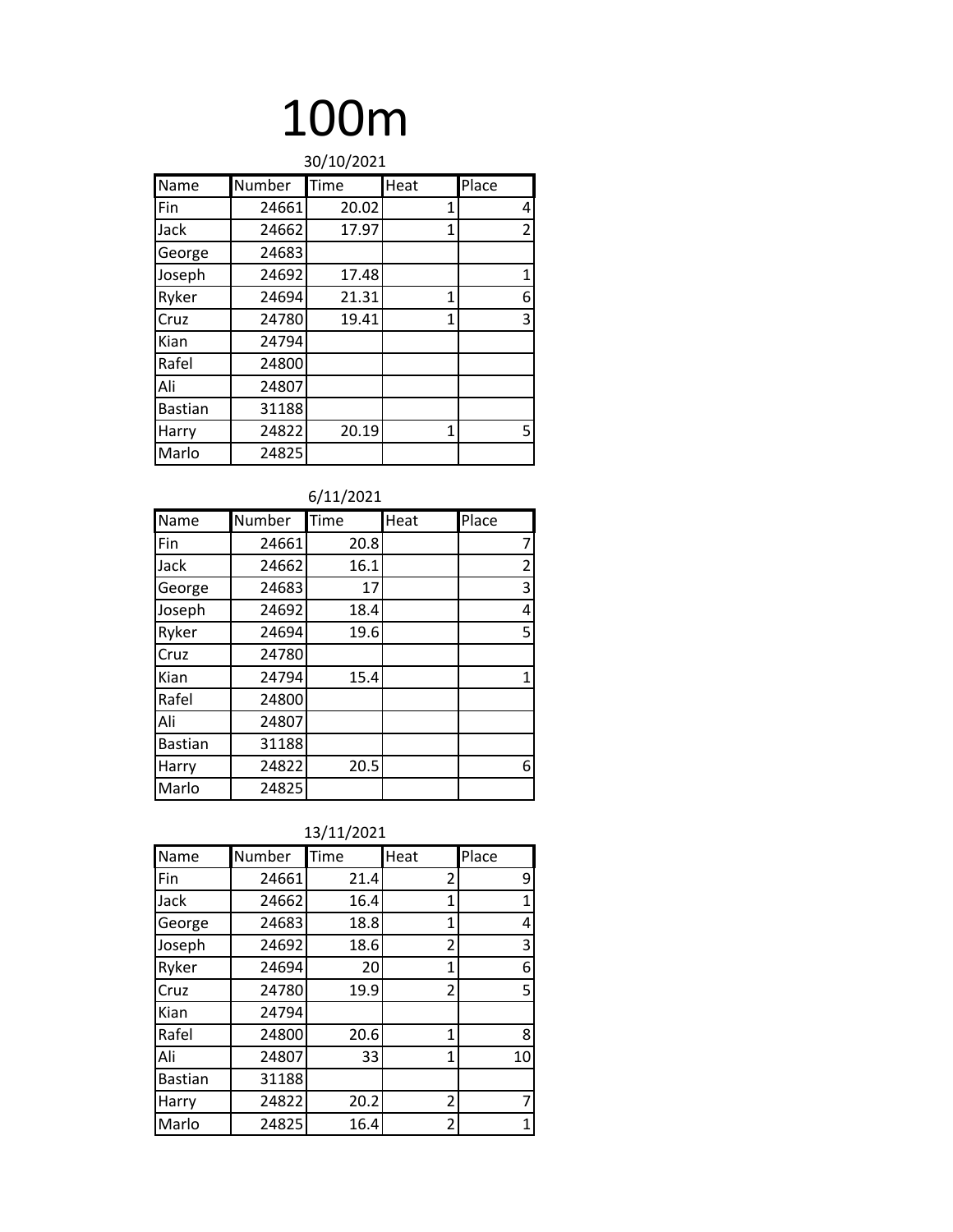20/11/2021

| Name           | Number | Time  | Heat         | Place        |
|----------------|--------|-------|--------------|--------------|
| Fin            | 24661  | 20.34 | 1            | 6            |
| Jack           | 24662  | 17.61 | 1            | $\mathbf{1}$ |
| George         | 24683  | 19.27 | 1            | 4            |
| Joseph         | 24692  | 18.64 | 1            | 3            |
| Ryker          | 24694  | 19.91 | 1            | 5            |
| Cruz           | 24780  |       |              |              |
| Kian           | 24794  |       |              |              |
| Rafel          | 24800  |       |              |              |
| Ali            | 24807  | 25.19 | 1            | 8            |
| <b>Bastian</b> | 31188  |       |              |              |
| Harry          | 24822  | 20.65 | 1            | 7            |
| Marlo          | 24825  | 17.84 | $\mathbf{1}$ | 1            |

### 11/12/2021

| Name           | Number | Time  | Heat           | Place          |
|----------------|--------|-------|----------------|----------------|
| Fin            | 24661  | 18.81 | 1              | 9              |
| Jack           | 24662  | 15.42 | 1              | $\mathbf{1}$   |
| George         | 24683  | 18.25 | 1              | 7              |
| Joseph         | 24692  | 17.38 | 2              | 5              |
| Ryker          | 24694  | 18.74 | $\overline{2}$ | 8              |
| Cruz           | 24780  |       |                |                |
| Kian           | 24794  |       |                |                |
| Rafel          | 24800  | 25.71 | 2              | 10             |
| Ali            | 24807  | 29.45 | 2              | 4              |
| <b>Bastian</b> | 31188  | 15.82 | 1              | $\overline{2}$ |
| Harry          | 24822  | 17.77 | 2              | 6              |
| Marlo          | 24825  | 16.02 | $\mathbf 1$    | 3              |

### 15/01/2022

| Name           | Number | Time  | Heat | Place          |
|----------------|--------|-------|------|----------------|
| Fin            | 24661  |       |      |                |
| Jack           | 24662  |       |      |                |
| George         | 24683  |       |      |                |
| Joseph         | 24692  |       |      |                |
| Ryker          | 24694  | 21.63 |      | 4              |
| Cruz           | 24780  |       |      |                |
| Kian           | 24794  | 14.76 |      | 1              |
| Rafel          | 24800  | 19.22 |      | 3              |
| Ali            | 24807  |       |      |                |
| <b>Bastian</b> | 31188  | 16.08 |      | $\overline{2}$ |
| Harry          | 24822  |       |      |                |
| Marlo          | 24825  |       |      |                |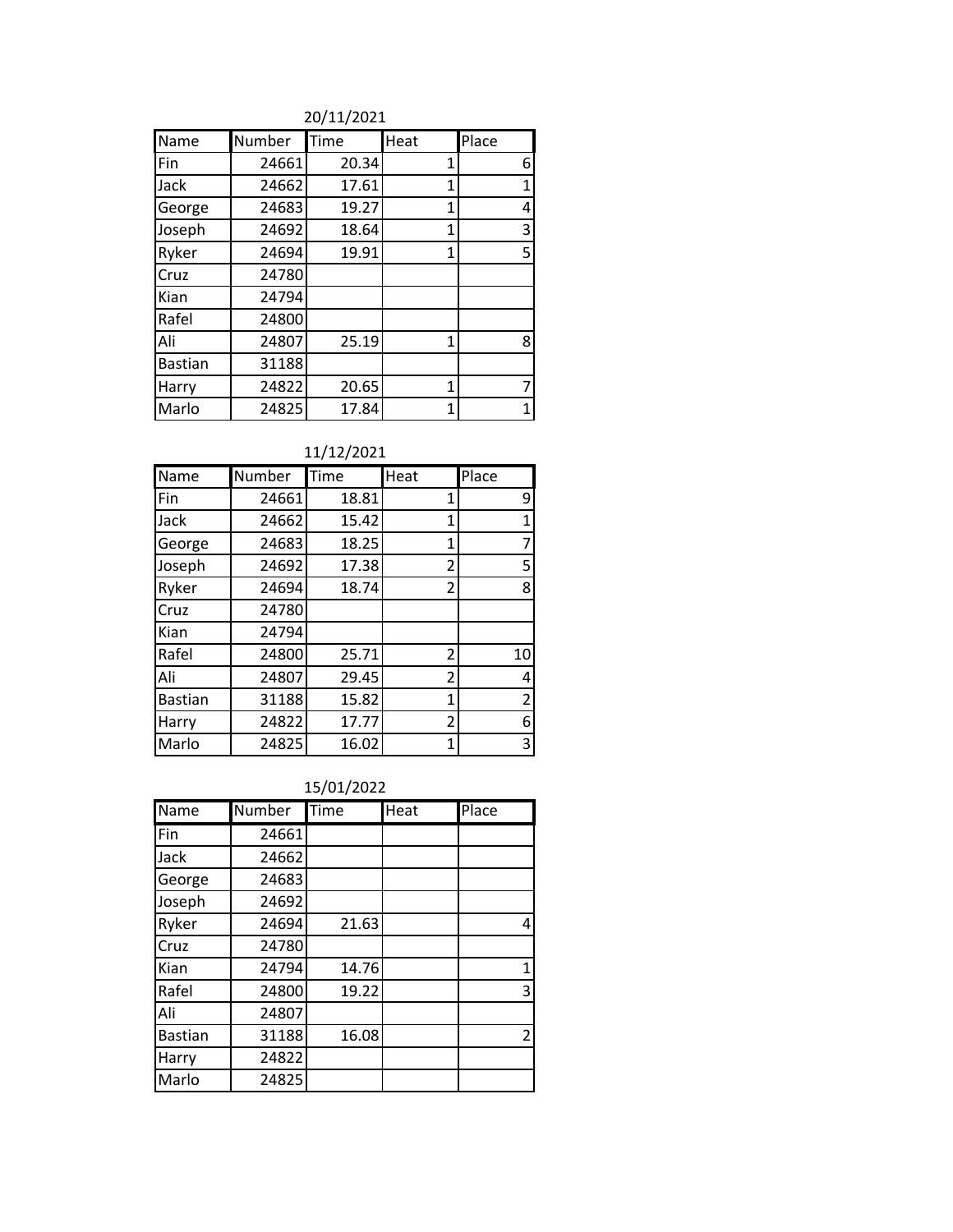22/01/2022

| Name           | Number | Time  | Heat | Place |
|----------------|--------|-------|------|-------|
| Fin            | 24661  | 20.61 | 1    | 6     |
| Jack           | 24662  | 18.55 | 1    | 3     |
| George         | 24683  | 19.32 | 1    | 4     |
| Joseph         | 24692  |       |      |       |
| Ryker          | 24694  | 19.95 | 1    | 5     |
| Cruz           | 24780  |       |      |       |
| Kian           | 24794  | 15.28 | 1    | 1     |
| Rafel          | 24800  |       |      |       |
| Ali            | 24807  |       |      |       |
| <b>Bastian</b> | 31188  | 16.53 | 1    | 2     |
| Harry          | 24822  |       |      |       |
| Marlo          | 24825  |       |      |       |

|  | 5/02/2022 |
|--|-----------|
|--|-----------|

| Name           | Number | Time  | Heat | Place |
|----------------|--------|-------|------|-------|
| Fin            | 24661  |       |      |       |
| Jack           | 24662  |       |      |       |
| George         | 24683  |       |      |       |
| Joseph         | 24692  | 19.53 |      | 3     |
| Ryker          | 24694  | 21.78 |      | 4     |
| Cruz           | 24780  |       |      |       |
| Kian           | 24794  | 16.52 |      | 1     |
| Rafel          | 24800  |       |      |       |
| Ali            | 24807  |       |      |       |
| <b>Bastian</b> | 31188  |       |      |       |
| Harry          | 24822  |       |      |       |
| Marlo          | 24825  | 18.69 |      | 2     |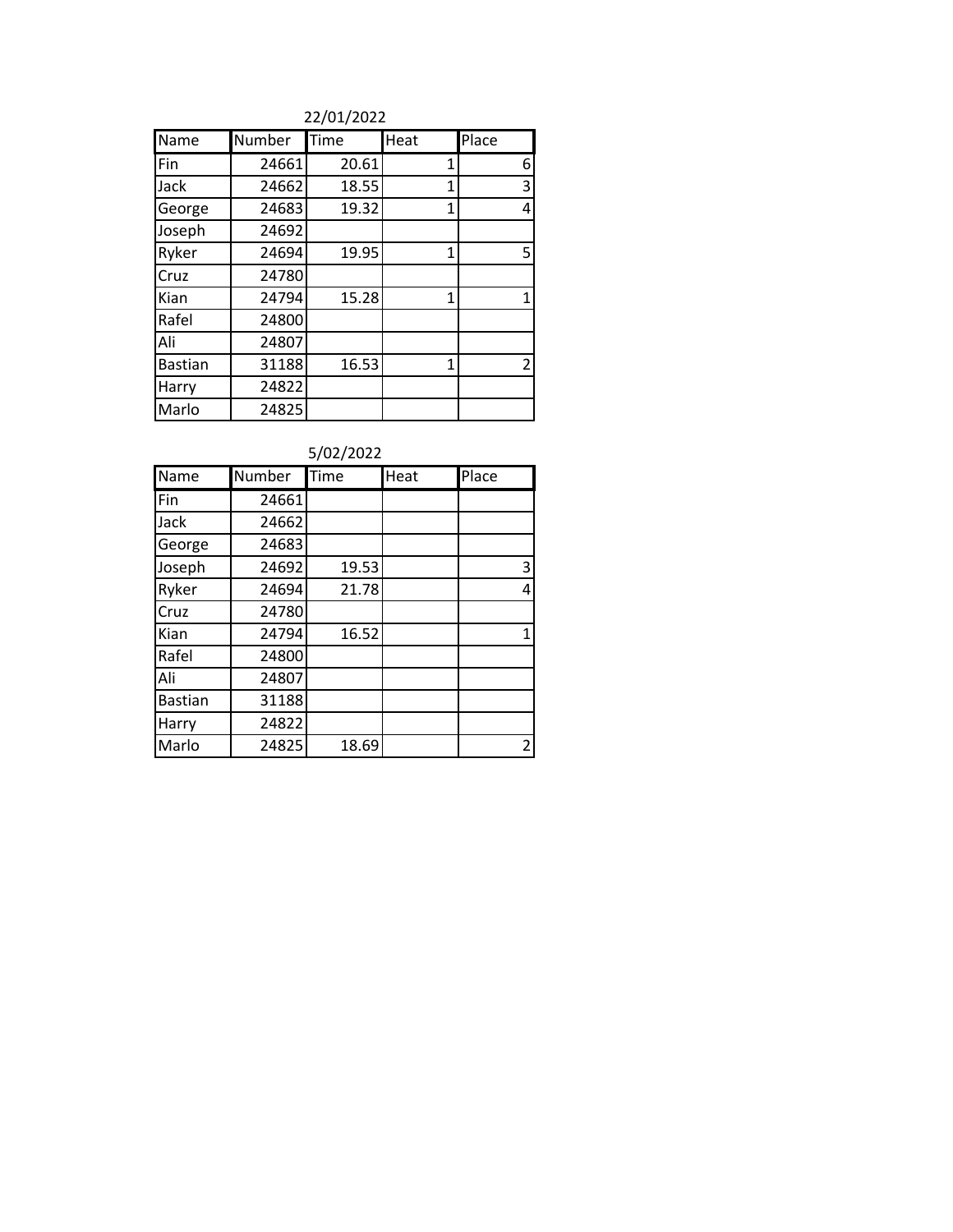| 30/10/2021     |               |       |                |       |
|----------------|---------------|-------|----------------|-------|
| Name           | <b>Number</b> | Time  | Heat           | Place |
| Fin            | 24661         | 44.03 | 1              | 5     |
| Jack           | 24662         | 39.42 | $\overline{1}$ | 6     |
| George         | 24683         |       |                |       |
| Joseph         | 24692         | 41.38 | $\overline{1}$ | 1     |
| Ryker          | 24694         | 47.38 | $\overline{1}$ | 4     |
| Cruz           | 24780         | 43.36 | 1              | 3     |
| Kian           | 24794         |       |                |       |
| Rafel          | 24800         |       |                |       |
| Ali            | 24807         |       |                |       |
| <b>Bastian</b> | 31188         |       |                |       |
| Harry          | 24822         | 46.56 | 1              | 4     |
| Marlo          | 24825         |       |                |       |
| Angelo         | 31169         |       |                |       |

#### 13/11/2021

| <b>Name</b>    | Number | Time | Heat | Place          |
|----------------|--------|------|------|----------------|
| Fin            | 24661  | 43.5 | 2    | 5              |
| Jack           | 24662  | 35.6 | 1    | $\mathbf{1}$   |
| George         | 24683  | 41.6 | 1    | 4              |
| Joseph         | 24692  | 40.5 | 2    | 3              |
| Ryker          | 24694  | 45.6 | 1    | 7              |
| Cruz           | 24780  | 43.5 | 2    | 5              |
| Kian           | 24794  |      |      |                |
| Rafel          | 24800  | 47.3 | 1    | 9              |
| Ali            | 24807  | 57.1 | 2    |                |
| <b>Bastian</b> | 31188  |      |      |                |
| Harry          | 24822  | 46.5 | 2    | 8              |
| Marlo          | 24825  | 35.9 | 2    | $\overline{2}$ |
| Angelo         | 31169  |      |      | 10             |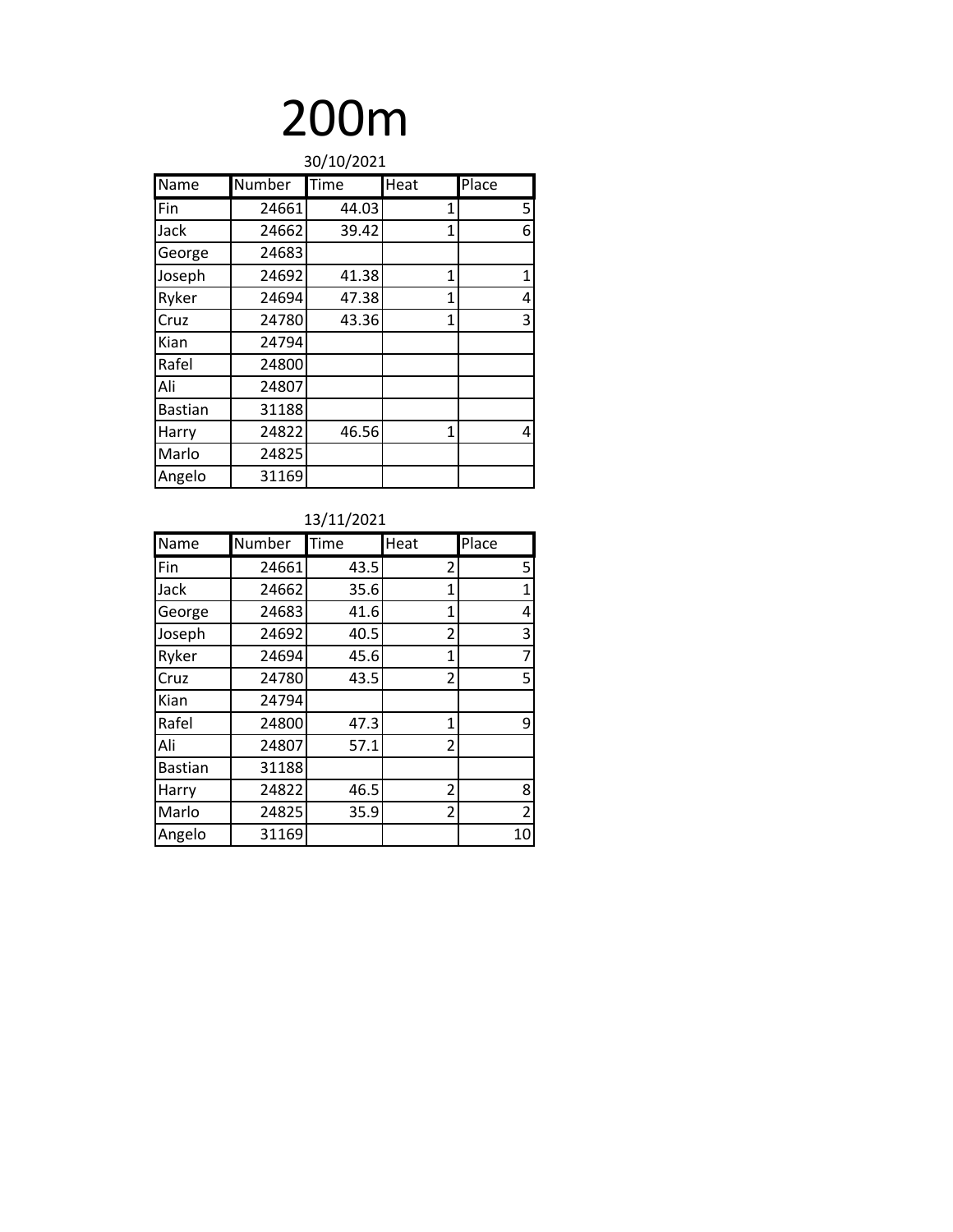4/12/2021

| Name           | Number | Time  | Heat           | Place          |
|----------------|--------|-------|----------------|----------------|
| Fin            | 24661  | 46.7  | 1              | 8              |
| Jack           | 24662  | 37.05 | 1              | $\overline{2}$ |
| George         | 24683  | 45.9  | 1              | 7              |
| Joseph         | 24692  | 39.4  | $\overline{2}$ | 4              |
| Ryker          | 24694  | 51.2  | $\overline{2}$ | 9              |
| Cruz           | 24780  |       |                |                |
| Kian           | 24794  | 32.54 | 1              | 1              |
| Rafel          | 24800  |       |                |                |
| Ali            | 24807  | 76    | 1              | 10             |
| <b>Bastian</b> | 31188  | 37.8  | 1              | 3              |
| Harry          | 24822  | 45.8  | 2              | 6              |
| Marlo          | 24825  |       |                |                |
| Angelo         | 31169  | 42.5  | 2              | 5.             |

15/01/2022

| Name           | Number | Time  | Heat | Place          |
|----------------|--------|-------|------|----------------|
| Fin            | 24661  |       |      |                |
| Jack           | 24662  |       |      |                |
| George         | 24683  |       |      |                |
| Joseph         | 24692  |       |      |                |
| Ryker          | 24694  | 46.01 |      | 3              |
| Cruz           | 24780  |       |      |                |
| Kian           | 24794  | 31.92 |      | 1              |
| Rafel          | 24800  | 48.08 |      | 4              |
| Ali            | 24807  |       |      |                |
| <b>Bastian</b> | 31188  | 36.74 |      | $\overline{2}$ |
| Harry          | 24822  |       |      |                |

5/02/2022

| Name           | Number | Time | Heat | Place |
|----------------|--------|------|------|-------|
| Fin            | 24661  |      |      |       |
| Jack           | 24662  |      |      |       |
| George         | 24683  |      |      |       |
| Joseph         | 24692  |      |      |       |
| Ryker          | 24694  |      |      | 3     |
| Cruz           | 24780  |      |      |       |
| Kian           | 24794  |      |      | 1     |
| Rafel          | 24800  |      |      |       |
| Ali            | 24807  |      |      |       |
| <b>Bastian</b> | 31188  |      |      |       |
| Harry          | 24822  |      |      |       |
| Marlo          | 24825  |      |      | 2     |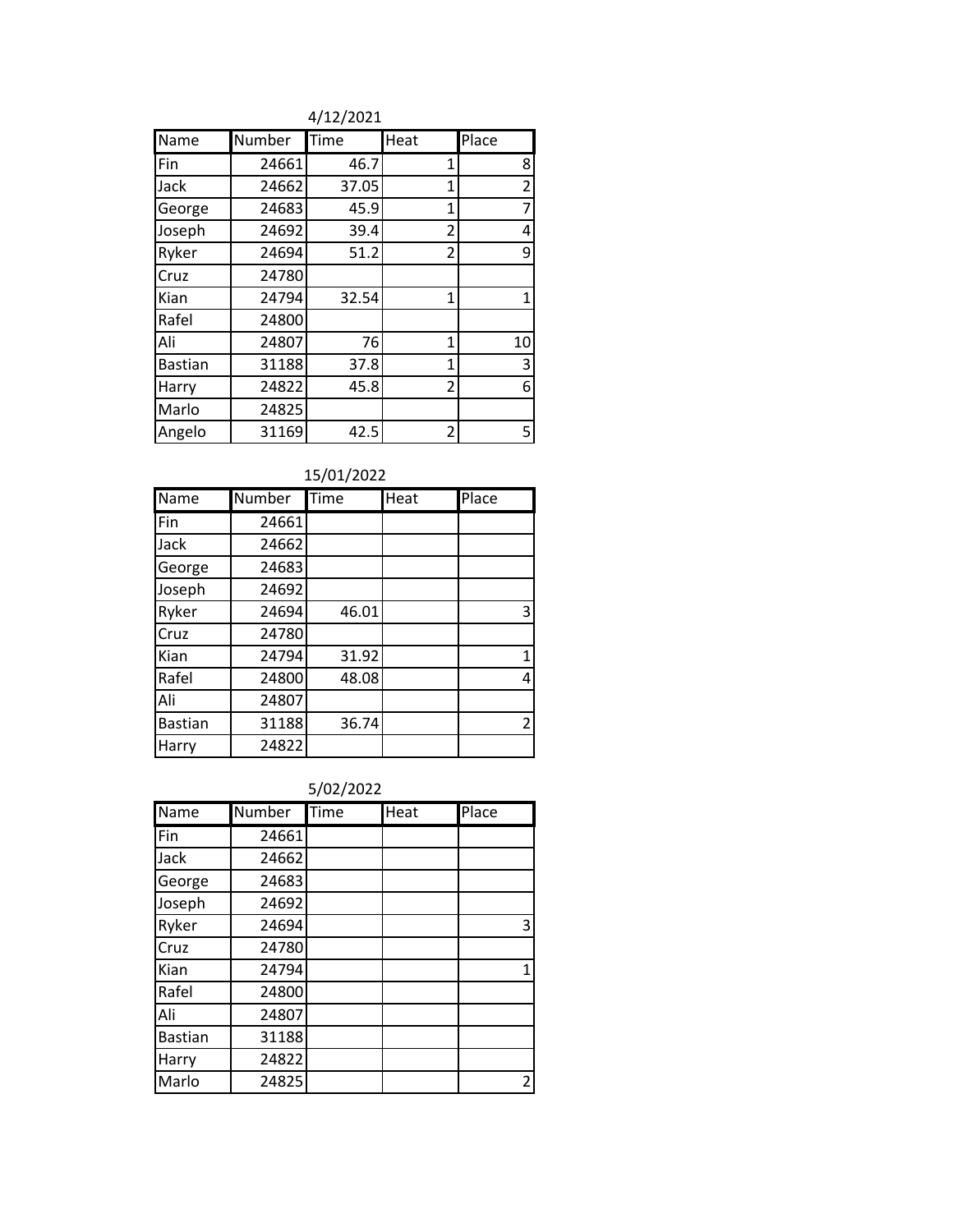22/02/2022

| Name           | Number | Time  | Heat | Place |
|----------------|--------|-------|------|-------|
| Fin            | 24661  |       |      |       |
| Jack           | 24662  | 38.53 | 1    | 3     |
| George         | 24683  |       |      |       |
| Joseph         | 24692  |       |      |       |
| Ryker          | 24694  |       |      |       |
| Cruz           | 24780  |       |      |       |
| Kian           | 24794  | 33.53 | 1    | 1     |
| Rafel          | 24800  |       |      |       |
| Ali            | 24807  |       |      |       |
| <b>Bastian</b> | 31188  | 36.85 | 1    | 2     |
| Harry          | 24822  |       |      |       |
| Marlo          | 24825  |       |      |       |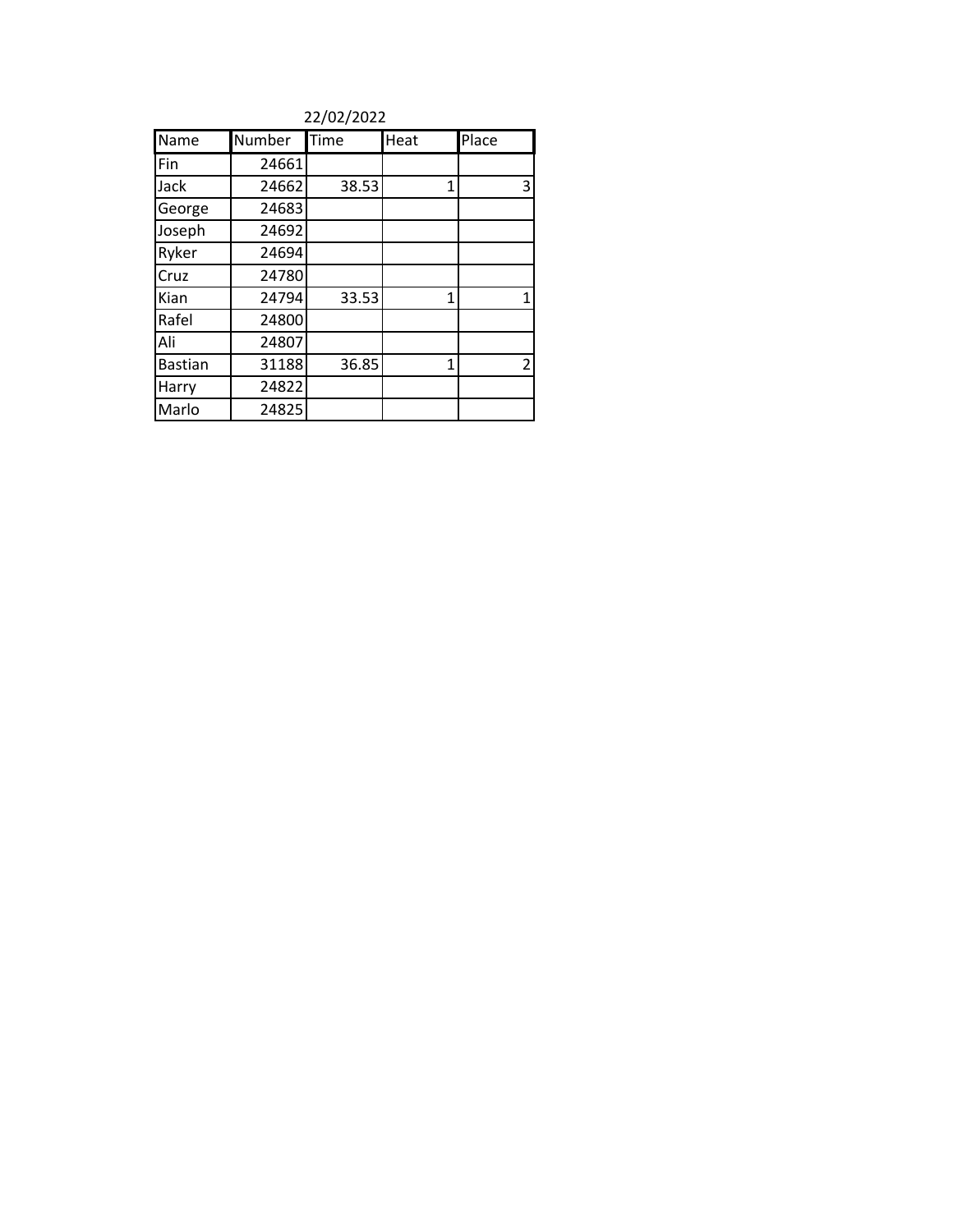| 6/11/2021      |        |               |      |                |  |
|----------------|--------|---------------|------|----------------|--|
| Name           | Number | Time          | Heat | Place          |  |
| Fin            | 24661  |               |      |                |  |
| Jack           |        | 24662 1.30.10 |      | $\overline{2}$ |  |
| George         |        | 24683 1.37.80 |      | 3              |  |
| Joseph         | 24692  |               |      |                |  |
| Ryker          | 24694  | 1.41.4        |      | 4              |  |
| Cruz           | 24780  |               |      |                |  |
| Kian           |        | 24794 1.22.60 |      | 1              |  |
| Rafel          | 24800  |               |      |                |  |
| Ali            | 24807  |               |      |                |  |
| <b>Bastian</b> | 31188  |               |      |                |  |
| Harry          |        | 24822 1.50.4  |      | 5              |  |
| Marlo          | 24825  |               |      |                |  |

| 11/12/2021 |
|------------|
|------------|

| Name           | Number | Time          | Heat | Place |
|----------------|--------|---------------|------|-------|
| Fin            |        | 24661 1.49.21 | 1    |       |
| Jack           |        | 24662 1.06.02 | 1    |       |
| George         |        | 24683 1.46.30 | 1    |       |
| Joseph         | 24692  |               |      |       |
| Ryker          |        | 24694 1.34.77 | 1    |       |
| Cruz           | 24780  |               |      |       |
| Kian           | 24794  |               |      |       |
| Rafel          | 24800  |               |      |       |
| Ali            |        | 24807 3.21.55 | 1    |       |
| <b>Bastian</b> |        | 31188 1.28.71 | 1    |       |
| Harry          |        | 24822 1.50.59 | 1    |       |
| Marlo          |        | 24825 1.51.71 | 1    |       |

| 20/11/2021 |
|------------|
|------------|

| Name           | Number | Time          | Heat           | Place |
|----------------|--------|---------------|----------------|-------|
| Fin            |        | 24661 1.46.08 | 1              | 6     |
| Jack           |        | 24662 1.29.98 | 1              | 1     |
| George         |        | 24683 1.40.42 | $\overline{1}$ | 3     |
| Joseph         |        | 24692 1.44.99 | 1              | 5     |
| Ryker          | 24694  |               |                |       |
| Cruz           | 24780  |               |                |       |
| Kian           | 24794  |               |                |       |
| Rafel          |        | 24800 3.15.03 | 1              | 8     |
| Ali            | 24807  |               |                |       |
| <b>Bastian</b> |        | 31188 1.47.78 | 1              | 7     |
| Harry          |        | 24822 1.39.79 | 1              | 2     |
| Marlo          | 24825  |               |                |       |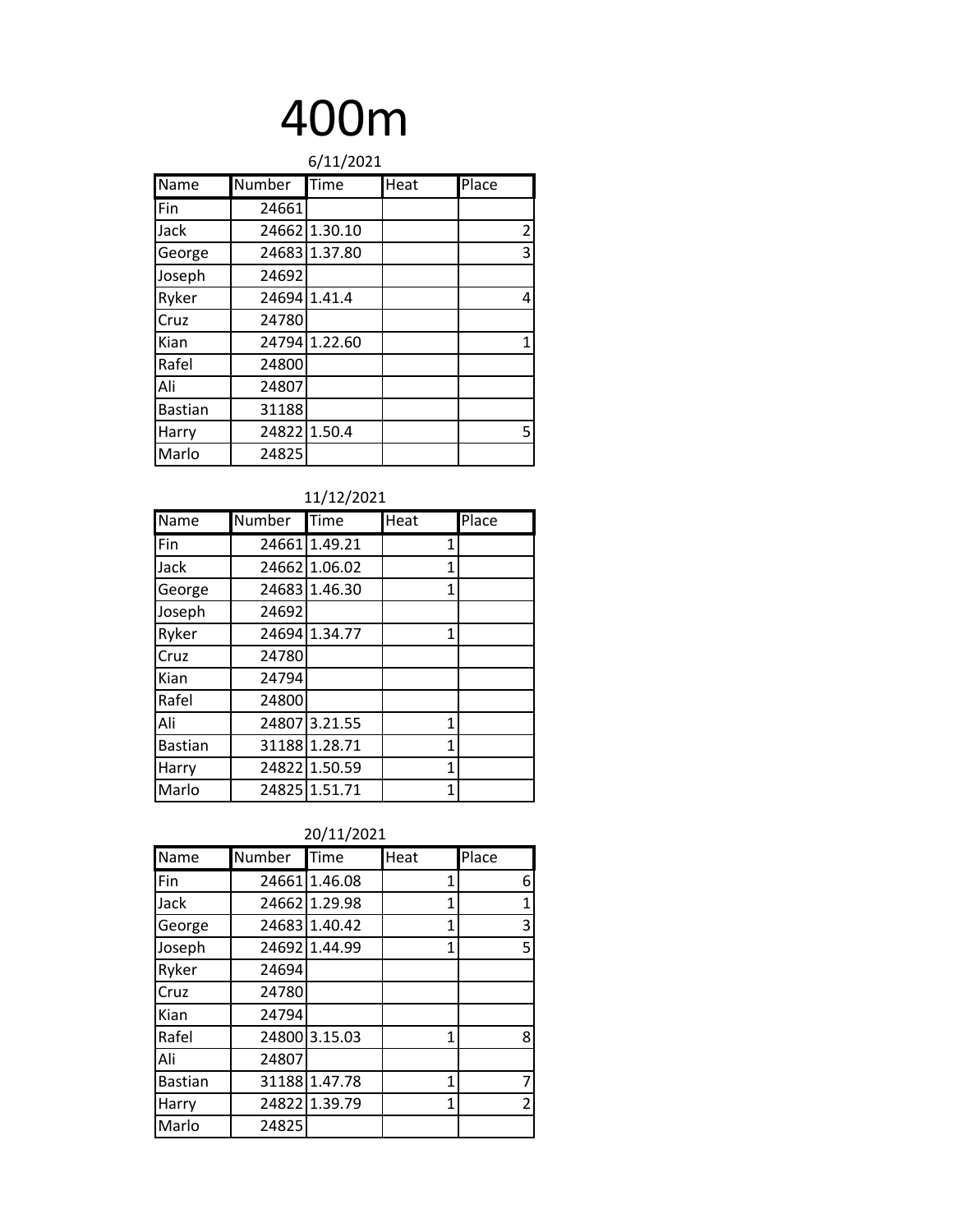15/01/2022

| Name           | Number | Time          | Heat | Place          |
|----------------|--------|---------------|------|----------------|
| Fin            | 24661  |               |      |                |
| Jack           | 24662  |               |      |                |
| George         | 24683  |               |      |                |
| Joseph         |        | 24692 1.54.74 |      | 3              |
| Ryker          | 24694  |               |      |                |
| Cruz           |        | 24780 1.20.72 |      | $\overline{2}$ |
| Kian           | 24794  |               |      |                |
| Rafel          | 24800  |               |      |                |
| Ali            |        | 24807 1.24.99 |      | 17             |
| <b>Bastian</b> | 31188  |               |      |                |
| Harry          | 24822  |               |      |                |
| Marlo          | 24825  |               |      |                |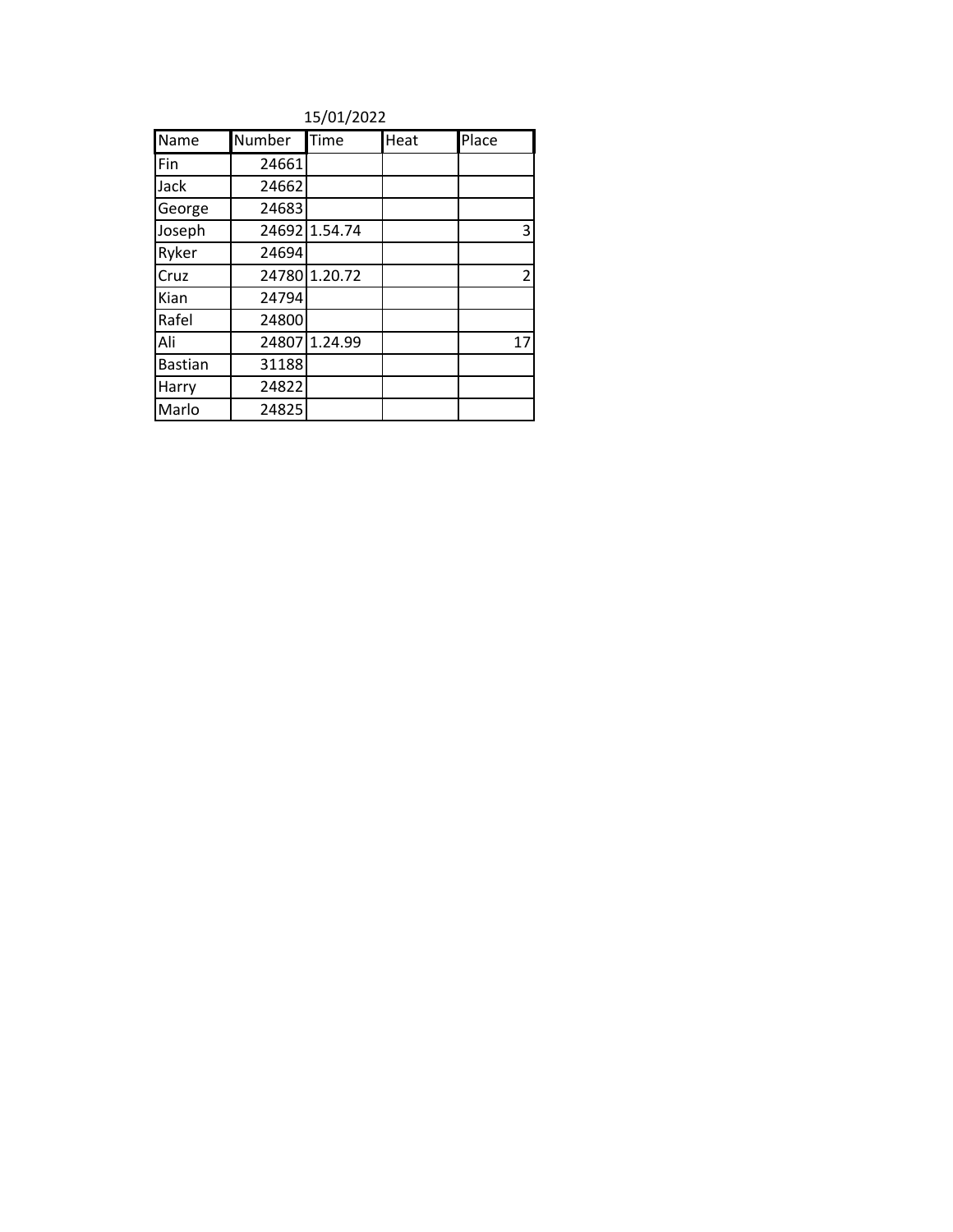| 20/11/2021     |        |      |      |                |  |
|----------------|--------|------|------|----------------|--|
| Name           | Number | Time | Heat | Place          |  |
| Fin            | 24661  | 4.07 |      | 4              |  |
| Jack           | 24662  | 3.35 |      | $\mathbf{1}$   |  |
| George         | 24683  | 3.46 |      | $\overline{2}$ |  |
| Joseph         | 24692  |      |      |                |  |
| Ryker          | 24694  | 4.04 |      | 3              |  |
| Cruz           | 24780  |      |      |                |  |
| Kian           | 24794  |      |      |                |  |
| Rafel          | 24800  |      |      |                |  |
| Ali            | 24807  |      |      |                |  |
| <b>Bastian</b> | 31188  |      |      |                |  |
| Harry          | 24822  | 4.3  |      | 6              |  |
| Marlo          | 24825  | 4.25 |      | 5              |  |

| 11/12/2021     |        |      |              |       |  |
|----------------|--------|------|--------------|-------|--|
| Name           | Number | Time | Heat         | Place |  |
| Fin            | 24661  | 4.28 | 1            |       |  |
| Jack           | 24662  | 3.26 | 1            |       |  |
| George         | 24683  | 4.24 | $\mathbf{1}$ |       |  |
| Joseph         | 24692  |      |              |       |  |
| Ryker          | 24694  | 3.56 | 1            |       |  |
| Cruz           | 24780  |      |              |       |  |
| Kian           | 24794  |      |              |       |  |
| Rafel          | 24800  |      |              |       |  |
| Ali            | 24807  |      |              |       |  |
| <b>Bastian</b> | 31188  |      |              |       |  |
| Harry          | 24822  | 4.11 | 1            |       |  |
| Marlo          | 24825  | 4.2  | 1            |       |  |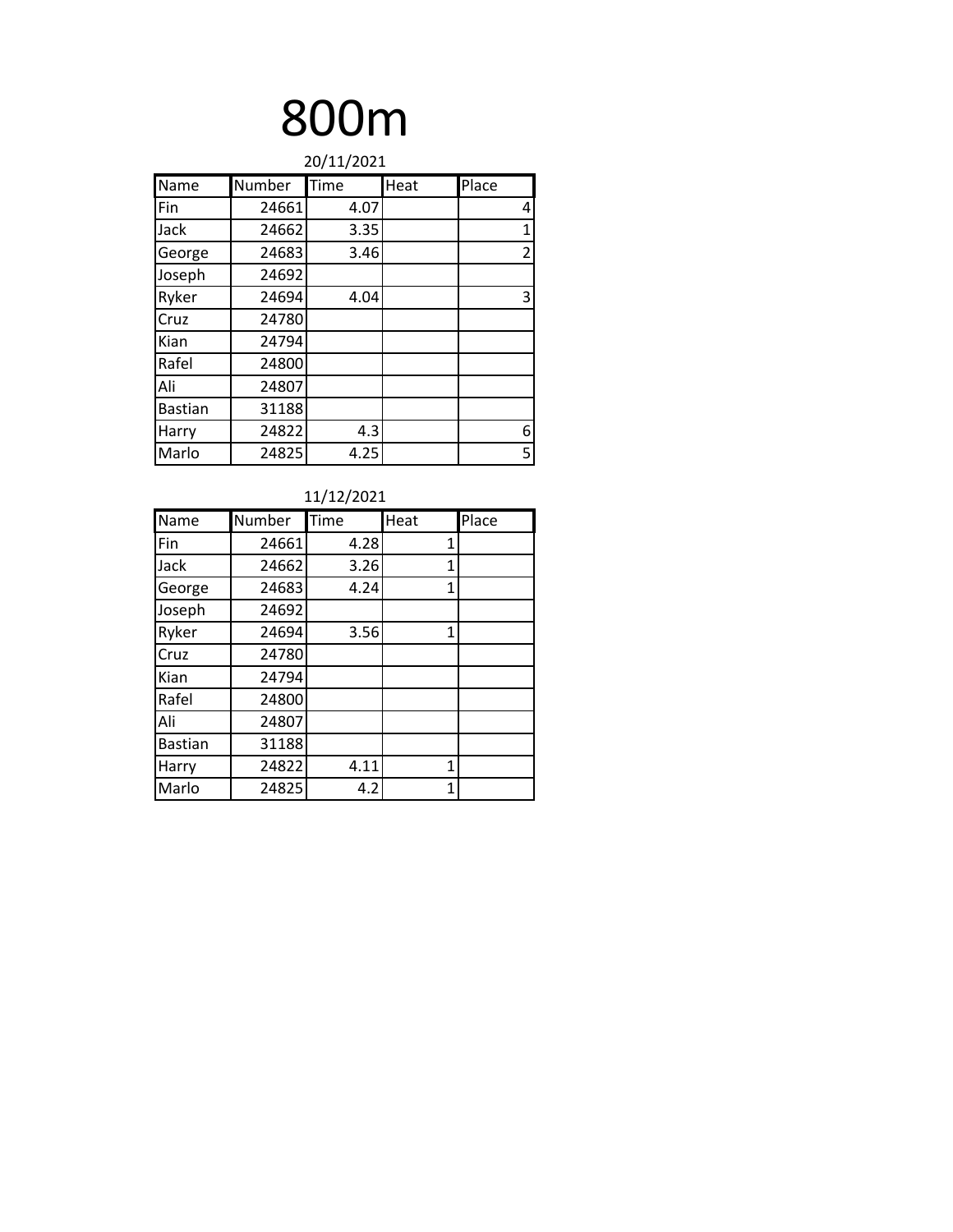| 13/11/2021     |               |                  |      |                     |  |  |  |  |  |
|----------------|---------------|------------------|------|---------------------|--|--|--|--|--|
| Name           | <b>Number</b> | Time             | Heat | Place               |  |  |  |  |  |
| .<br>Fin       | 24661         | 8.5              |      | 5                   |  |  |  |  |  |
| Jack           | 24662         | 7.11             |      | $\overline{1}$      |  |  |  |  |  |
| George         | 24683         | 8.4              |      | 4                   |  |  |  |  |  |
| Joseph         | 24692         |                  |      |                     |  |  |  |  |  |
| Ryker          | 24694         | 8.12             |      | $\overline{c}$      |  |  |  |  |  |
| Cruz           | 24780         | 8.37             |      | $\overline{3}$      |  |  |  |  |  |
| Kian           | 24794         |                  |      |                     |  |  |  |  |  |
| Rafel          | 24800         |                  |      |                     |  |  |  |  |  |
| Ali            | 24807         |                  |      |                     |  |  |  |  |  |
| <b>Bastian</b> | 31188         |                  |      |                     |  |  |  |  |  |
| Harry          | 24822         | 9.59             |      | 6                   |  |  |  |  |  |
| Marlo          | 24825         | 9.47             |      | $\overline{7}$      |  |  |  |  |  |
| Angelo         | 31169         |                  |      |                     |  |  |  |  |  |
|                |               | 4/12/2021        |      |                     |  |  |  |  |  |
| Name           | Number        | Time             | Heat | Place               |  |  |  |  |  |
| Fin            | 24661         | 8.47             |      | $\overline{7}$      |  |  |  |  |  |
| Jack           | 24662         | 6.35             |      | $\mathbf 1$         |  |  |  |  |  |
| George         | 24683         | 8.36             |      | 6                   |  |  |  |  |  |
| Joseph         | 24692         |                  |      |                     |  |  |  |  |  |
| Ryker          | 24694         | 7.51             |      | 5                   |  |  |  |  |  |
| Cruz           | 24780         | 10.24            |      | 9                   |  |  |  |  |  |
| Kian           | 24794         | 7.14             |      | $\overline{3}$      |  |  |  |  |  |
|                |               |                  |      |                     |  |  |  |  |  |
| Rafel          | 24800         |                  |      |                     |  |  |  |  |  |
| Ali            | 24807         |                  |      |                     |  |  |  |  |  |
| <b>Bastian</b> | 31188         | $\frac{1}{6.51}$ |      |                     |  |  |  |  |  |
| Harry          | 24822         | 9.09             |      |                     |  |  |  |  |  |
| Marlo          | 24825         |                  |      | $\overline{2}$<br>8 |  |  |  |  |  |

| Name           | Number | Time          | Heat | Place          |
|----------------|--------|---------------|------|----------------|
| Fin            |        | 24661 7.54.33 | 1    | $\overline{2}$ |
| Jack           |        | 24662 7.13.77 | 1    | 1              |
| George         |        | 24683 8.08.10 | 1    | 3              |
| Joseph         | 24692  |               |      |                |
| Ryker          |        | 24694 8.21.76 | 1    | 4              |
| Cruz           | 24780  |               |      |                |
| Kian           | 24794  |               |      |                |
| Rafel          | 24800  |               |      |                |
| Ali            | 24807  |               |      |                |
| <b>Bastian</b> | 31188  |               |      |                |
| Harry          | 24822  |               |      |                |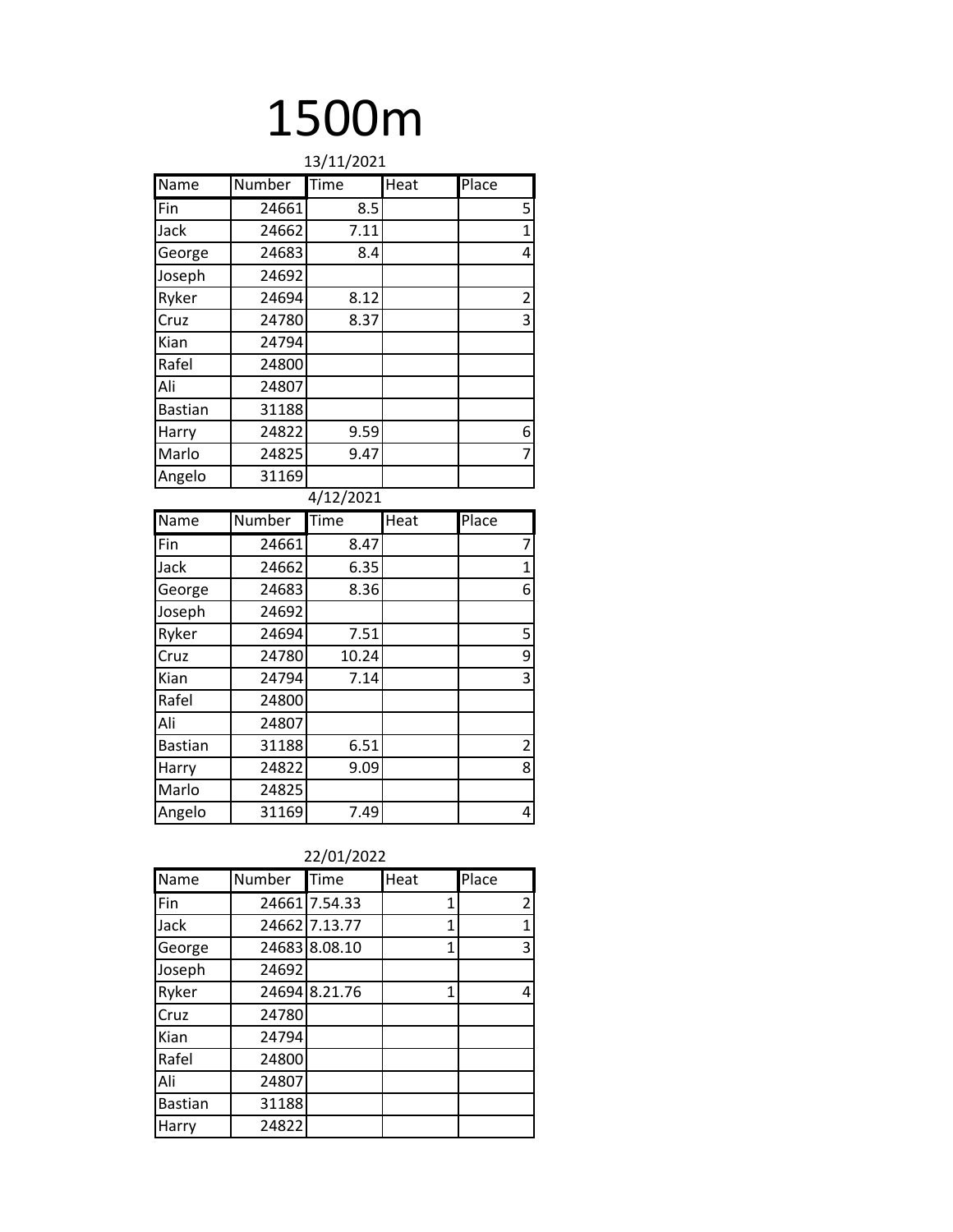|  | M<br>مامحا |  |  |  |  |
|--|------------|--|--|--|--|
|--|------------|--|--|--|--|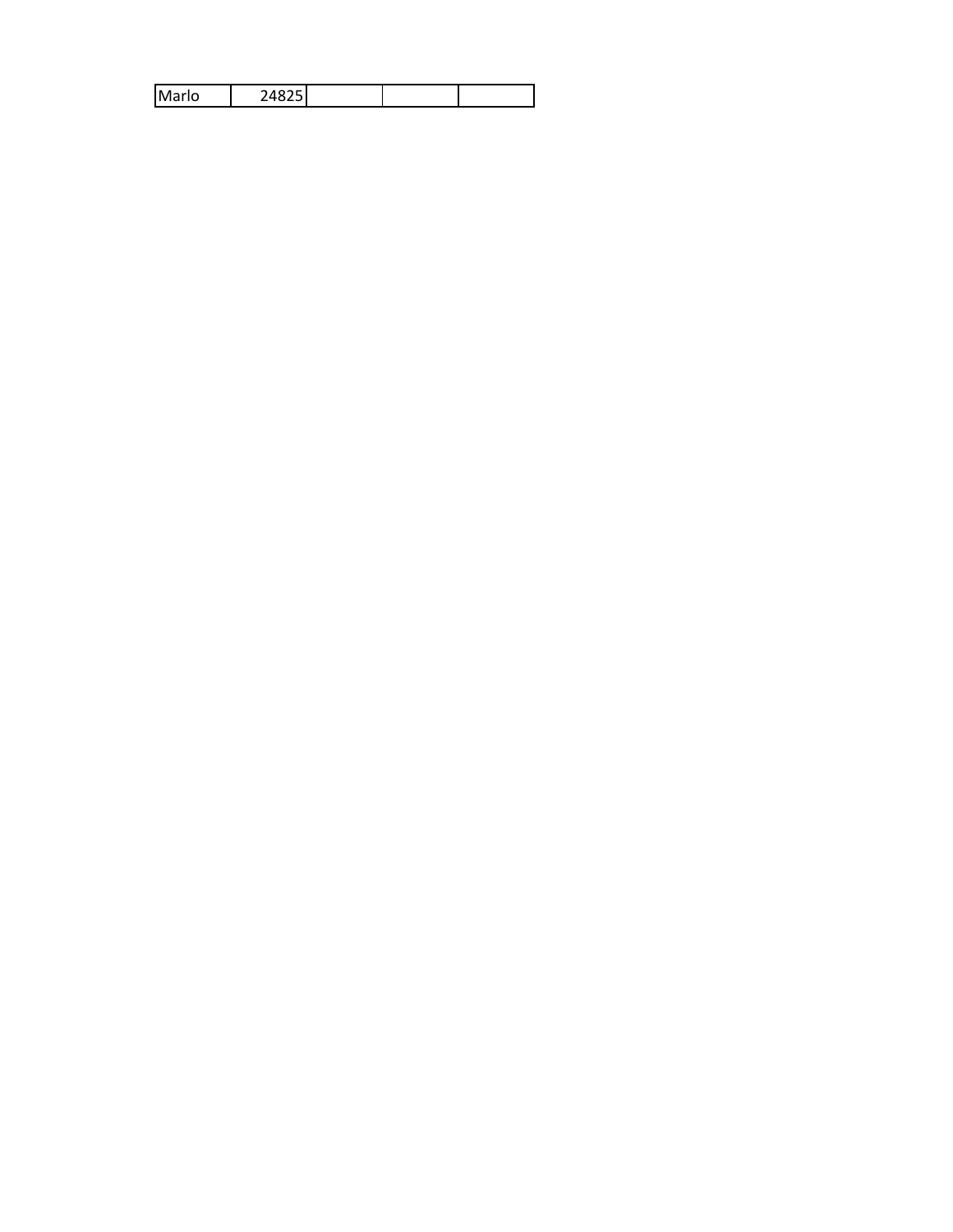### **Discus**

|                |        |       |       | 6/11/2021 |             |                |
|----------------|--------|-------|-------|-----------|-------------|----------------|
| Name           | Number | Ist   | 2nd   | 3rd       | <b>Best</b> | Pos            |
| Fin            | 24661  | 8.04  | 7.34  | O         | 8.04        | 7              |
| Jack           | 24662  | 13.31 | 13.07 | 0         | 13.31       | $\overline{2}$ |
| George         | 24683  | 5.44  | 10.82 | 10.01     | 10.82       | 5              |
| Joseph         | 24692  | 23.75 | 26.6  | 28.65     | 28.665      | $\mathbf{1}$   |
| Ryker          | 24694  | 9.94  | 11.95 | 10.94     | 11.95       | 3              |
| Cruz           | 24780  |       |       |           |             |                |
| Kian           | 24794  | 0     | 11.35 | 11.53     | 11.53       | 4              |
| Rafel          | 24800  |       |       |           |             |                |
| Ali            | 24807  | 4.56  | 66.63 | 5.52      | 6.63        | 8              |
| <b>Bastian</b> | 31188  |       |       |           |             |                |
| Harry          | 24822  | 7.95  | 8.82  | 7.93      | 8.82        | 6              |
| Marlo          | 24825  |       |       |           |             |                |

#### 13/11/2021

| Name           | Number | Ist   | 2nd   | 3rd   | <b>Best</b> | Pos            |
|----------------|--------|-------|-------|-------|-------------|----------------|
| Fin            | 24661  | 8.23  | 4.8   | 7.38  | 8.23        | 7              |
| Jack           | 24662  | 10.91 | 7.76  | 9.19  | 10.91       | 4              |
| George         | 24683  | 9.67  | 7.76  | 8.13  | 9.67        | 5              |
| Joseph         | 24692  |       | 26.9  | 18.66 | 26.9        | 1              |
| Ryker          | 24694  | 14.72 | 15.25 | 12.69 | 15.25       | $\overline{2}$ |
| Cruz           | 24780  | 7.91  | 5.37  | 6.6   | 7.91        | 8              |
| Kian           | 24794  |       |       |       |             |                |
| Rafel          | 24800  | 6.56  | 0     | 0     | 6.56        | 9              |
| Ali            | 24807  | 5.93  | 5.28  | 5.99  | 5.99        | 10             |
| <b>Bastian</b> | 31188  |       |       |       |             |                |
| Harry          | 24822  | 9.33  | 6.88  | 9.5   | 9.5         | 6              |
| Marlo          | 24825  | O     | 14.09 | 0     | 14.09       | 3              |
| Angelo         | 31169  |       |       |       |             |                |

### 20/11/2021

| Name           | Number | Ist   | 2nd   | 3rd   | <b>Best</b> | Pos            |
|----------------|--------|-------|-------|-------|-------------|----------------|
| Fin            | 24661  | 9.59  | 0     | 5.63  | 9.56        | 6              |
| Jack           | 24662  | 10.11 | 11.76 | 8.24  | 11.76       | 4              |
| George         | 24683  | 9.22  | 10.91 | 10.24 | 10.91       | 5              |
| Joseph         | 24692  | Ω     | O     | 12.52 | 12.52       | $\overline{2}$ |
| Ryker          | 24694  | 14.81 | 17.38 | 13.05 | 17.38       | 1              |
| Cruz           | 24780  |       |       |       |             |                |
| Kian           | 24794  |       |       |       |             |                |
| Rafel          | 24800  |       |       |       |             |                |
| Ali            | 24807  | 6.75  | 7.38  | 8.24  | 8.24        | 8              |
| <b>Bastian</b> | 31188  |       |       |       |             |                |
| Harry          | 24822  | 9.49  | 0     | 8.94  | 9.48        | 7              |
| Marlo          | 24825  | 9.52  | 11.79 | 10.6  | 11.79       | 3              |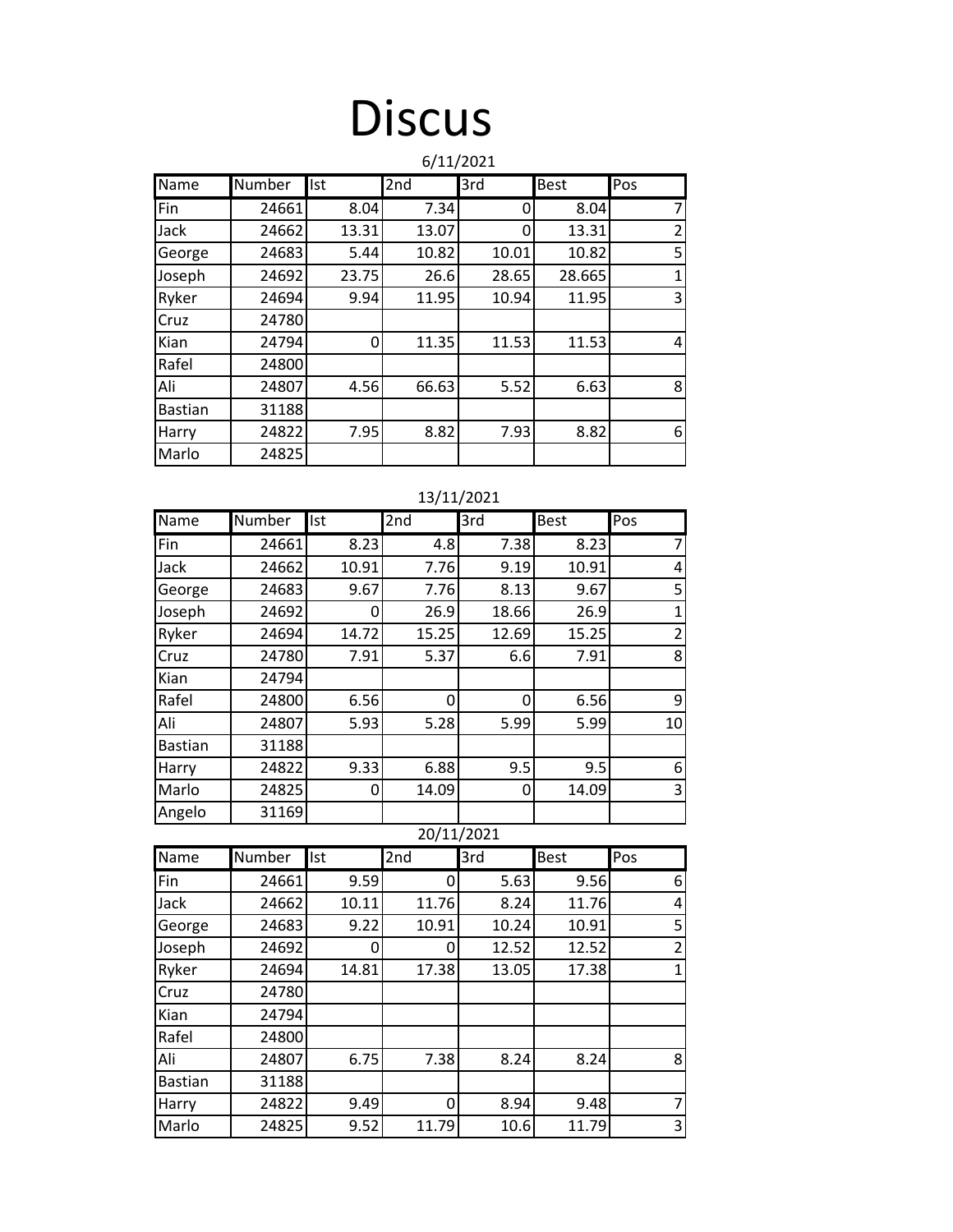|                |        |       | 4/12/2021       |       |             |                |
|----------------|--------|-------|-----------------|-------|-------------|----------------|
| Name           | Number | Ist   | 2 <sub>nd</sub> | 3rd   | <b>Best</b> | Pos            |
| Fin            | 24661  | 5.37  | 5.21            | 5.3   | 5.37        | 11             |
| Jack           | 24662  | 11.6  | 12.13           | 9.57  | 12.13       | 4              |
| George         | 24683  | 8.66  | 5.79            | 7.58  | 8.66        | 8              |
| Joseph         | 24692  | 23.47 | 22.08           | 18.62 | 23.47       | 1              |
| Ryker          | 24694  | 12.71 | 17.58           | 12.64 | 17.58       | $\overline{2}$ |
| Cruz           | 24780  | 10.8  | 10.19           | 10.59 | 10.8        | 6              |
| Kian           | 24794  |       |                 |       |             |                |
| Rafel          | 24800  | 7.67  | 7.4             | 5.83  | 7.67        | 9              |
| Ali            | 24807  | 0     | 6.61            | 6.06  | 6.61        | 10             |
| <b>Bastian</b> | 31188  | 11.65 | 10.13           | 9.24  | 11.65       | 5              |
| Harry          | 24822  | 7.48  | 8.83            | 8.33  | 8.83        | 7              |
| Marlo          | 24825  |       |                 |       |             |                |
| Angelo         | 31169  | 11.47 | 12.7            | 12.33 | 12.7        | 3              |

#### 11/12/2021

| Name           | Number | Ist   | 2nd   | 3rd   | <b>Best</b> | Pos |
|----------------|--------|-------|-------|-------|-------------|-----|
| Fin            | 24661  | 4.65  | 3.42  | 2.76  | 4.65        | 11  |
| Jack           | 24662  | 11.32 | 8.87  | 10.42 | 11.32       | 6   |
| George         | 24683  | 8.79  | 10.16 | 8.46  | 10.16       | 8   |
| Joseph         | 24692  | 14.74 | 23.2  | 21.13 | 23.2        | 1   |
| Ryker          | 24694  | 12.45 | 5.22  | 6.75  | 12.45       | 5   |
| Cruz           | 24780  |       |       |       |             |     |
| Kian           | 24794  |       |       |       |             |     |
| Rafel          | 24800  | 7.17  | 6.16  | 8.47  | 8.47        | 9   |
| Ali            | 24807  | 8.13  | 5.39  | 7.2   | 8.13        | 10  |
| <b>Bastian</b> | 31188  | 11.59 | 10.77 | 13.06 | 13.06       | 4   |
| Harry          | 24822  | 10.42 | 10.46 | 9.39  | 10.46       |     |
| Marlo          | 24825  | 12.67 | 13.65 | 12.67 | 13.65       | 2   |
| Angelo         | 31169  |       |       |       |             |     |

15/01/2022

| Name           | Number | Ist   | 2nd | 3rd | <b>Best</b> | Pos            |
|----------------|--------|-------|-----|-----|-------------|----------------|
| Fin            | 24661  |       |     |     |             |                |
| Jack           | 24662  |       |     |     |             |                |
| George         | 24683  |       |     |     |             |                |
| Joseph         | 24692  |       |     |     |             |                |
| Ryker          | 24694  | 12.07 |     |     | 12.07       | $\overline{2}$ |
| Cruz           | 24780  |       |     |     |             |                |
| Kian           | 24794  | 14.89 |     |     | 14.89       | 1              |
| Rafel          | 24800  | 7.7   |     |     | 7.7         | 4              |
| Ali            | 24807  |       |     |     |             |                |
| <b>Bastian</b> | 31188  | 10.56 |     |     | 10.56       | 3              |
| Harry          | 24822  |       |     |     |             |                |
| Marlo          | 24825  |       |     |     |             |                |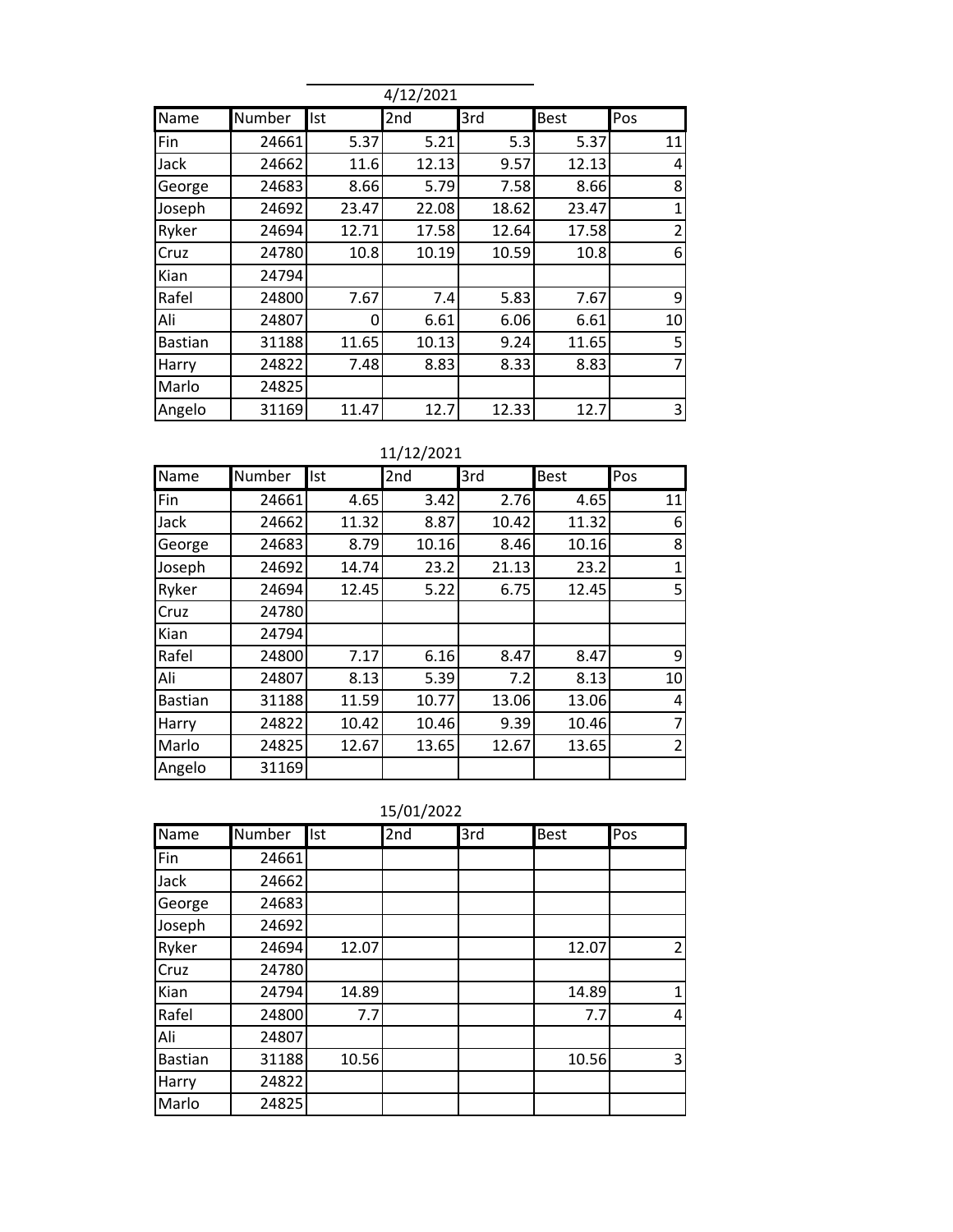22/01/2022

| Name           | <b>Number</b> | <b>Ist</b> | 2nd   | 3rd   | <b>Best</b> | Pos            |
|----------------|---------------|------------|-------|-------|-------------|----------------|
| Fin            | 24661         | 6.42       | 0     | 6.09  | 6.42        | 6              |
| Jack           | 24662         | 7.61       | 7     | 9.65  | 9.65        | 5              |
| George         | 24683         | 9.68       | 8.12  | 0     | 9.68        | 4              |
| Joseph         | 24692         |            |       |       |             |                |
| Ryker          | 24694         | 11.89      | 11.89 | 11.74 | 11.89       | $\overline{2}$ |
| Cruz           | 24780         |            |       |       |             |                |
| Kian           | 24794         | 12.98      | 12.95 | 9.22  | 12.98       | 1              |
| Rafel          | 24800         |            |       |       |             |                |
| Ali            | 24807         |            |       |       |             |                |
| <b>Bastian</b> | 31188         | 10.18      | 9.87  | 0     | 10.18       | 3              |
| Harry          | 24822         |            |       |       |             |                |
| Marlo          | 24825         |            |       |       |             |                |

### 5/02/2022

| Name           | Number | <b>Ist</b> | 2nd | 3rd | Best | Pos |
|----------------|--------|------------|-----|-----|------|-----|
| Fin            | 24661  |            |     |     |      |     |
| Jack           | 24662  |            |     |     |      |     |
| George         | 24683  |            |     |     |      |     |
| Joseph         | 24692  | 21.47      |     |     |      |     |
| Ryker          | 24694  | 15.04      |     |     |      |     |
| Cruz           | 24780  |            |     |     |      |     |
| Kian           | 24794  |            |     |     |      |     |
| Rafel          | 24800  |            |     |     |      |     |
| Ali            | 24807  |            |     |     |      |     |
| <b>Bastian</b> | 31188  |            |     |     |      |     |
| Harry          | 24822  |            |     |     |      |     |
| Marlo          | 24825  | 14.69      |     |     |      |     |

| 12/02/2022 |
|------------|
|            |

| Name           | Number | Ist | 2nd | 3rd | <b>Best</b> | Pos            |
|----------------|--------|-----|-----|-----|-------------|----------------|
| Fin            | 24661  |     |     |     |             |                |
| Jack           | 24662  |     |     |     | 13.51       | 4              |
| George         | 24683  |     |     |     | 11.64       | 6              |
| Joseph         | 24692  |     |     |     | 28.83       | $\mathbf{1}$   |
| Ryker          | 24694  |     |     |     | 14.22       | 3              |
| Cruz           | 24780  |     |     |     |             |                |
| Kian           | 24794  |     |     |     | 13.51       | 4              |
| Rafel          | 24800  |     |     |     | 9.02        | 7              |
| Ali            | 24807  |     |     |     |             |                |
| <b>Bastian</b> | 31188  |     |     |     | 14.64       | $\overline{2}$ |
| Harry          | 24822  |     |     |     |             |                |
| Marlo          | 24825  |     |     |     |             |                |
| Angelo         | 31169  |     |     |     |             |                |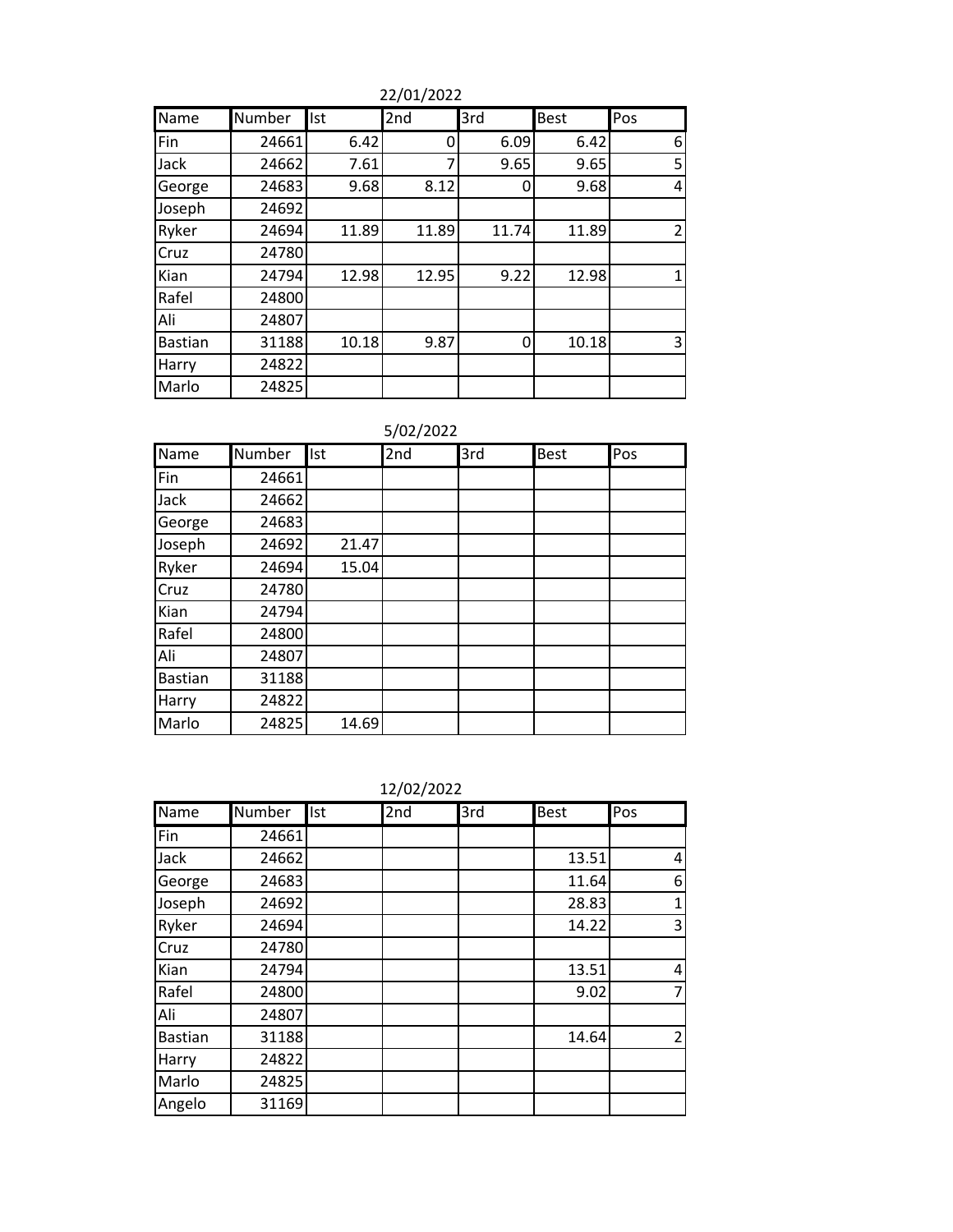| Name           | Number | Ist   | 2nd   | 3rd   | <b>Best</b> | Pos            |
|----------------|--------|-------|-------|-------|-------------|----------------|
| Fin            | 24661  | 11.33 | 0     | 8.89  | 11.33       | 3              |
| Jack           | 24662  | 12.65 | 10.26 | 13.17 | 13.17       | $\overline{2}$ |
| George         | 24683  |       |       |       |             |                |
| Joseph         | 24692  | 11.24 | 11.44 | 23.49 | 23.49       | 1              |
| Ryker          | 24694  | 7.67  | 9.81  | 6.47  | 9.81        | 5              |
| Cruz           | 24780  | 8.26  | 10.87 | 9.86  | 10.87       | 4              |
| Kian           | 24794  |       |       |       |             |                |
| Rafel          | 24800  |       |       |       |             |                |
| Ali            | 24807  |       |       |       |             |                |
| <b>Bastian</b> | 31188  |       |       |       |             |                |
| Harry          | 24822  | 8.29  | 8.11  | 7     | 8.29        | 6              |
| Marlo          | 24825  |       |       |       |             |                |
| Angelo         | 31169  |       |       |       |             |                |

30/11/2021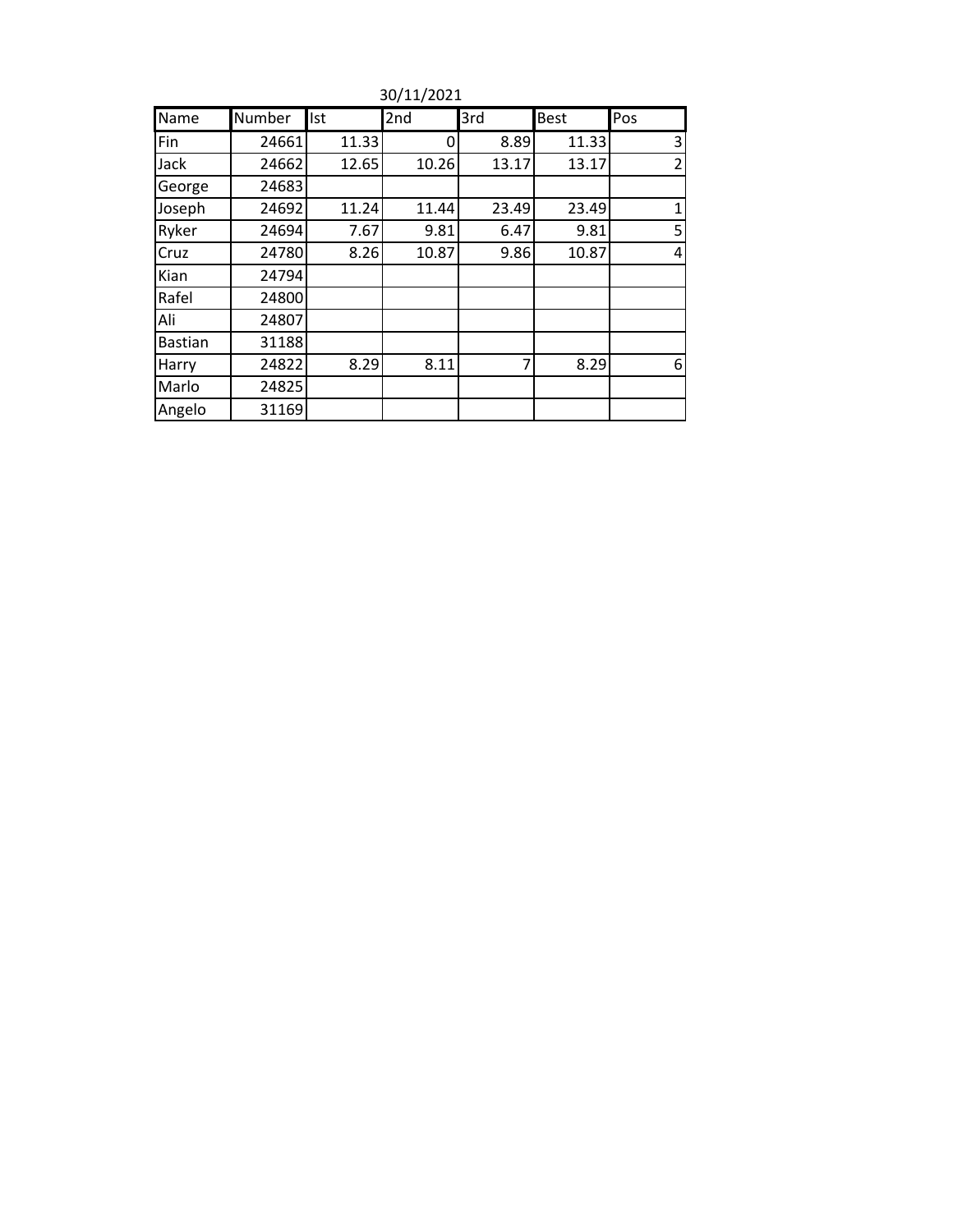### High Jump

|                |         |    | 6/11/2021 |    |    |    |     |     |     |     |
|----------------|---------|----|-----------|----|----|----|-----|-----|-----|-----|
| <b>Name</b>    | Number  | 75 | 80        | 85 | 90 | 95 | 100 | 105 | 110 | 115 |
| Fin            | 24661 x |    | x         |    |    |    |     |     |     |     |
| Jack           | 24662 x |    | x         | x  | x  | х  | x   | x   | Iχ  |     |
| George         | 24683 x |    | x         | x  | x  |    |     |     |     |     |
| Joseph         | 24692 x |    | x         | x  | x  |    |     |     |     |     |
| Ryker          | 24694 x |    | x         | x  |    |    |     |     |     |     |
| Cruz           | 24780   |    |           |    |    |    |     |     |     |     |
| Kian           | 24794 x |    | x         | x  | x  | x  | x   | x   |     |     |
| Rafel          | 24800 x |    | x         | x  |    |    |     |     |     |     |
| Ali            | 24807 x |    | x         |    |    |    |     |     |     |     |
| <b>Bastian</b> | 31188   |    |           |    |    |    |     |     |     |     |
| Harry          | 24822 x |    | x         |    |    |    |     |     |     |     |
| Marlo          | 24825   |    |           |    |    |    |     |     |     |     |
|                |         |    |           |    |    |    |     |     |     |     |

#### 13/11/2021

| Name           | Number  | 75 | 80 | 85 | 90 | 95 | 100 | 105 | 110 |
|----------------|---------|----|----|----|----|----|-----|-----|-----|
| Fin            | 24661 x |    |    |    |    |    |     |     |     |
| Jack           | 24662 x |    | x  | x  | x  | x  | x   | x   |     |
| George         | 24683 x |    | x  | x  | x  | x  |     |     |     |
| Joseph         | 24692 x |    | x  | x  |    |    |     |     |     |
| Ryker          | 24694 x |    | x  | X  | x  |    |     |     |     |
| Cruz           | 24780 x |    | x  |    |    |    |     |     |     |
| Kian           | 24794   |    |    |    |    |    |     |     |     |
| Rafel          | 24800 x |    | X  |    |    |    |     |     |     |
| Ali            | 24807   |    |    |    |    |    |     |     |     |
| <b>Bastian</b> | 31188   |    |    |    |    |    |     |     |     |
| Harry          | 24822 x |    |    |    |    |    |     |     |     |
| Marlo          | 24825 x |    | x  | x  | x  | x  |     |     |     |
| Angelo         | 31169   |    |    |    |    |    |     |     |     |

#### 20/11/2021

| Name           | Number  | 78 | 80 | 85 | 90 | 95 | 100 | 105 | 110 | 115 |
|----------------|---------|----|----|----|----|----|-----|-----|-----|-----|
| Fin            | 24661   | 0  |    |    |    |    |     |     |     |     |
| Jack           | 24662 x |    | x  | Ιx | Ιx | Ιx | X   | Iχ  |     |     |
| George         | 24683 x |    | x  | X  |    |    |     |     |     |     |
| Joseph         | 24692 x |    | x  | x  | X  |    |     |     |     |     |
| Ryker          | 24694 x |    | x  | Ιx | X  | x  | x   |     |     |     |
| Cruz           | 24780   |    |    |    |    |    |     |     |     |     |
| Kian           | 24794   |    |    |    |    |    |     |     |     |     |
| Rafel          | 24800   |    |    |    |    |    |     |     |     |     |
| Ali            | 24807   | O  |    |    |    |    |     |     |     |     |
| <b>Bastian</b> | 31188   |    |    |    |    |    |     |     |     |     |
| Harry          | 24822   | 0  |    |    |    |    |     |     |     |     |
| Marlo          | 24825 x |    | x  | Ιx | ΙX |    |     |     |     |     |
|                |         |    |    |    |    |    |     |     |     |     |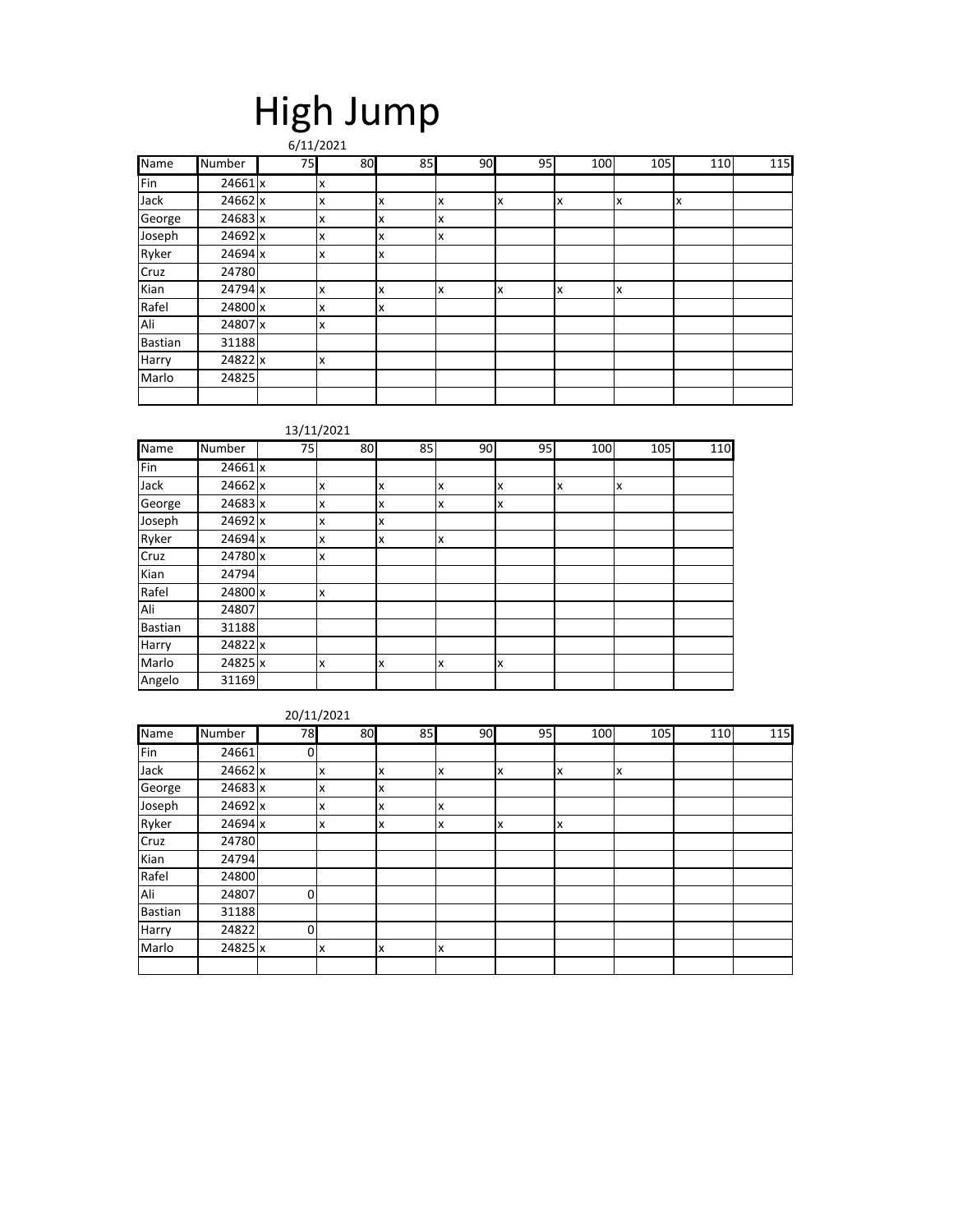#### 4/12/2021

| Name           | Number  | 70 | 75 | 80 | 85 | 90 | 95 | 100 | 105 | 110 | 115 |
|----------------|---------|----|----|----|----|----|----|-----|-----|-----|-----|
| Fin            | 24661 x |    |    |    |    |    |    |     |     |     |     |
| Jack           | 24662 x |    | x  | X  | X  | x  | x  |     |     |     |     |
| George         | 24683 x |    | x  | X  |    |    |    |     |     |     |     |
| Joseph         | 24692 x |    | x  | X  | x  | x  |    |     |     |     |     |
| Ryker          | 24694 x |    | x  | X  |    |    |    |     |     |     |     |
| Cruz           | 24780   |    |    |    |    |    |    |     |     |     |     |
| Kian           | 24794 x |    | x  | X  | X  | x  | x  | x   | x   | X   |     |
| Rafel          | 24800   |    |    |    |    |    |    |     |     |     |     |
| Ali            | 24807 x |    |    |    |    |    |    |     |     |     |     |
| <b>Bastian</b> | 31188 x |    |    | X  | x  |    |    |     |     |     |     |
| Harry          | 24822 x |    | x  |    |    |    |    |     |     |     |     |
| Marlo          | 24825   |    |    |    |    |    |    |     |     |     |     |
| Angelo         | 31169 x |    | x  | X  | X  | x  | x  | x   | x   |     |     |

11/12/2021

| <b>Name</b>    | Number  | 70 | 80 | 90 | 95 | 100 | 105 | 110 |
|----------------|---------|----|----|----|----|-----|-----|-----|
| Fin            | 24661   |    |    |    |    |     |     |     |
| Jack           | 24662 x |    | x  | x  | x  | X   | Ιx  |     |
| George         | 24683 x |    |    |    |    |     |     |     |
| Joseph         | 24692 x |    | x  | X  |    |     |     |     |
| Ryker          | 24694 x |    | x  | x  | x  |     |     |     |
| Cruz           | 24780   |    |    |    |    |     |     |     |
| Kian           | 24794   |    |    |    |    |     |     |     |
| Rafel          | 24800   |    |    |    |    |     |     |     |
| Ali            | 24807   |    |    |    |    |     |     |     |
| <b>Bastian</b> | 31188 x |    | x  | X  | X  | X   | Ιx  |     |
| Harry          | 24822 x |    |    |    |    |     |     |     |
| Marlo          | 24825 x |    | x  | X  |    |     |     |     |
| Angelo         | 31169   |    |    |    |    |     |     |     |

|                |         |                |    |    | 15/01/2022 |     |     |     |     |     |
|----------------|---------|----------------|----|----|------------|-----|-----|-----|-----|-----|
| Name           | Number  | 85             | 90 | 95 | 100        | 105 | 110 | 115 | 118 | 120 |
| Fin            | 24661   | $\overline{0}$ |    |    |            |     |     |     |     |     |
| Jack           | 24662 x |                | x  | x  | Ιx         | x   | X   |     |     |     |
| George         | 24683 x |                | X  | X  |            |     |     |     |     |     |
| Joseph         | 24692   |                |    |    |            |     |     |     |     |     |
| Ryker          | 24694 x |                | x  |    |            |     |     |     |     |     |
| Cruz           | 24780   |                |    |    |            |     |     |     |     |     |
| Kian           | 24794 x |                | x  | x  | Ιx         | x   | X   | x   | x   | x   |
| Rafel          | 24800   |                |    |    |            |     |     |     |     |     |
| Ali            | 24807   |                |    |    |            |     |     |     |     |     |
| <b>Bastian</b> | 31188 x |                | X  | x  | Ιx         | x   |     |     |     |     |
| Harry          | 24822   |                |    |    |            |     |     |     |     |     |
| Marlo          | 24825   |                |    |    |            |     |     |     |     |     |
|                |         |                |    |    |            |     |     |     |     |     |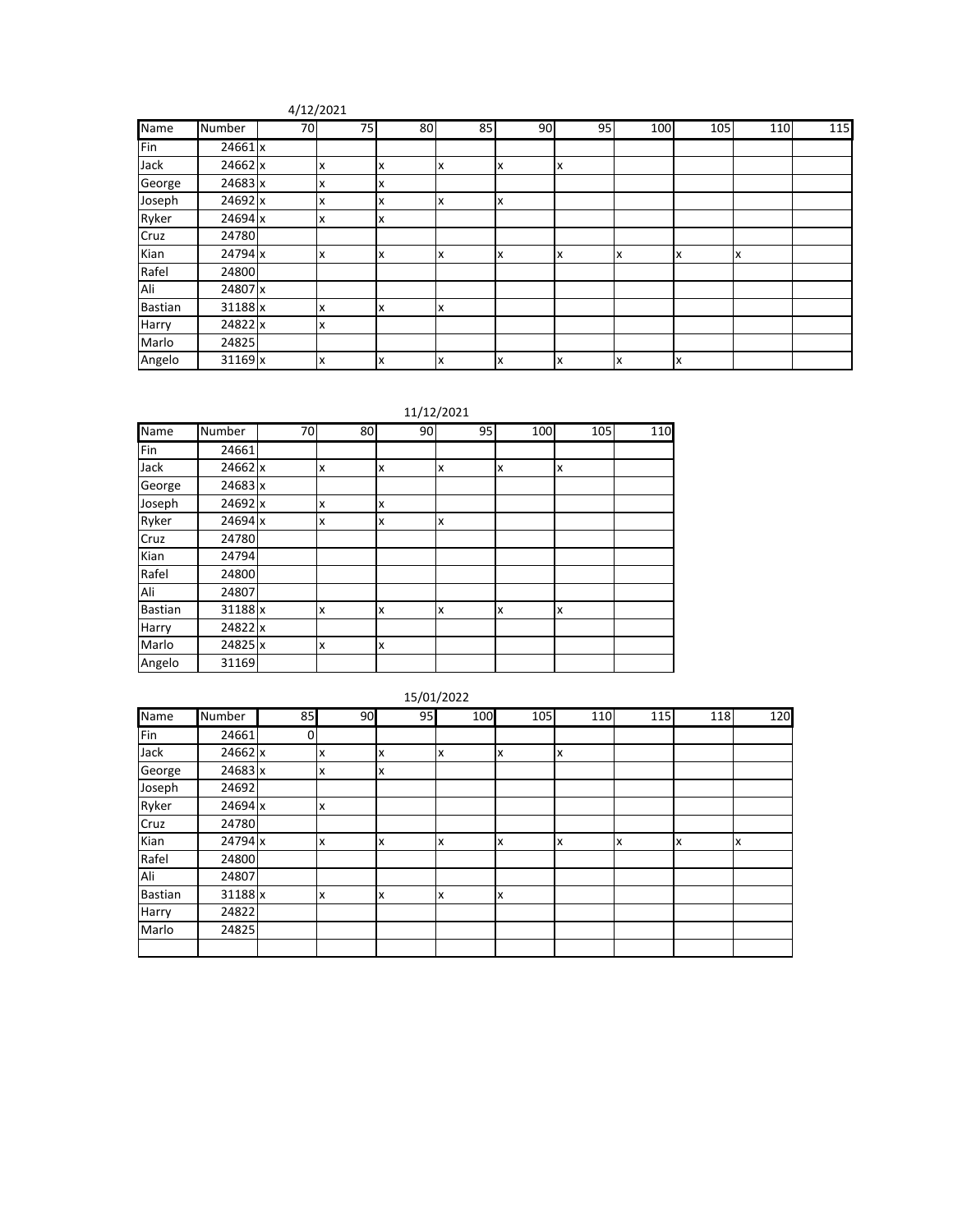|                |         |    |                |              | 15/01/2022 |                |                |     |     |     |
|----------------|---------|----|----------------|--------------|------------|----------------|----------------|-----|-----|-----|
| Name           | Number  | 90 | 95             | 100          | 105        | 110            | 113            | 116 | 118 | 120 |
| Fin            | 24661   |    |                |              |            |                |                |     |     |     |
| Jack           | 24662   |    |                |              |            |                |                |     |     |     |
| George         | 24683   |    |                |              |            |                |                |     |     |     |
| Joseph         | 24692   |    |                |              |            |                |                |     |     |     |
| Ryker          | 24694 x |    |                |              |            |                |                |     |     |     |
| Cruz           | 24780   |    |                |              |            |                |                |     |     |     |
| Kian           | 24794 x |    | $\pmb{\times}$ | $\mathsf{x}$ | x          | $\pmb{\times}$ | $\pmb{\times}$ | X   | X   |     |
| Rafel          | 24800   |    |                |              |            |                |                |     |     |     |
| Ali            | 24807   |    |                |              |            |                |                |     |     |     |
| <b>Bastian</b> | 31188 x |    | $\mathsf{x}$   | X            | X          |                |                |     |     |     |
| Harry          | 24822   |    |                |              |            |                |                |     |     |     |
| Marlo          | 24825   |    |                |              |            |                |                |     |     |     |
|                |         |    |                |              |            |                |                |     |     |     |
|                |         |    |                |              |            |                |                |     |     |     |
|                |         |    |                | 12/02/2022   |            |                |                |     |     |     |
| Name           | Number  | 80 | 85             | 90           | 95         | 100            | 105            | 110 | 115 |     |
| Fin            | 24661   |    |                |              |            |                |                |     |     |     |
| Jack           | 24662 x |    | X              | $\mathsf{x}$ | X          | $\pmb{\times}$ | x              | X   |     |     |
| George         | 24683 x |    | X              | x            |            |                |                |     |     |     |
| Joseph         | 24692 x |    | X              | x            | x          |                |                |     |     |     |
| Ryker          | 24694 x |    | $\mathsf{x}$   |              |            |                |                |     |     |     |
| Cruz           | 24780   |    |                |              |            |                |                |     |     |     |
| Kian           | 24794   |    |                |              |            |                |                |     |     |     |
| Rafel          | 24800 x |    | $\mathsf{x}$   |              |            |                |                |     |     |     |
| Ali            | 24807   |    |                |              |            |                |                |     |     |     |
| <b>Bastian</b> | 31188 x |    | x              | X            | x          | x              | x              | X   |     |     |
| Harry          | 24822   |    |                |              |            |                |                |     |     |     |
| Marlo          | 24825   |    |                |              |            |                |                |     |     |     |
| Angelo         | 31169   |    |                |              |            |                |                |     |     |     |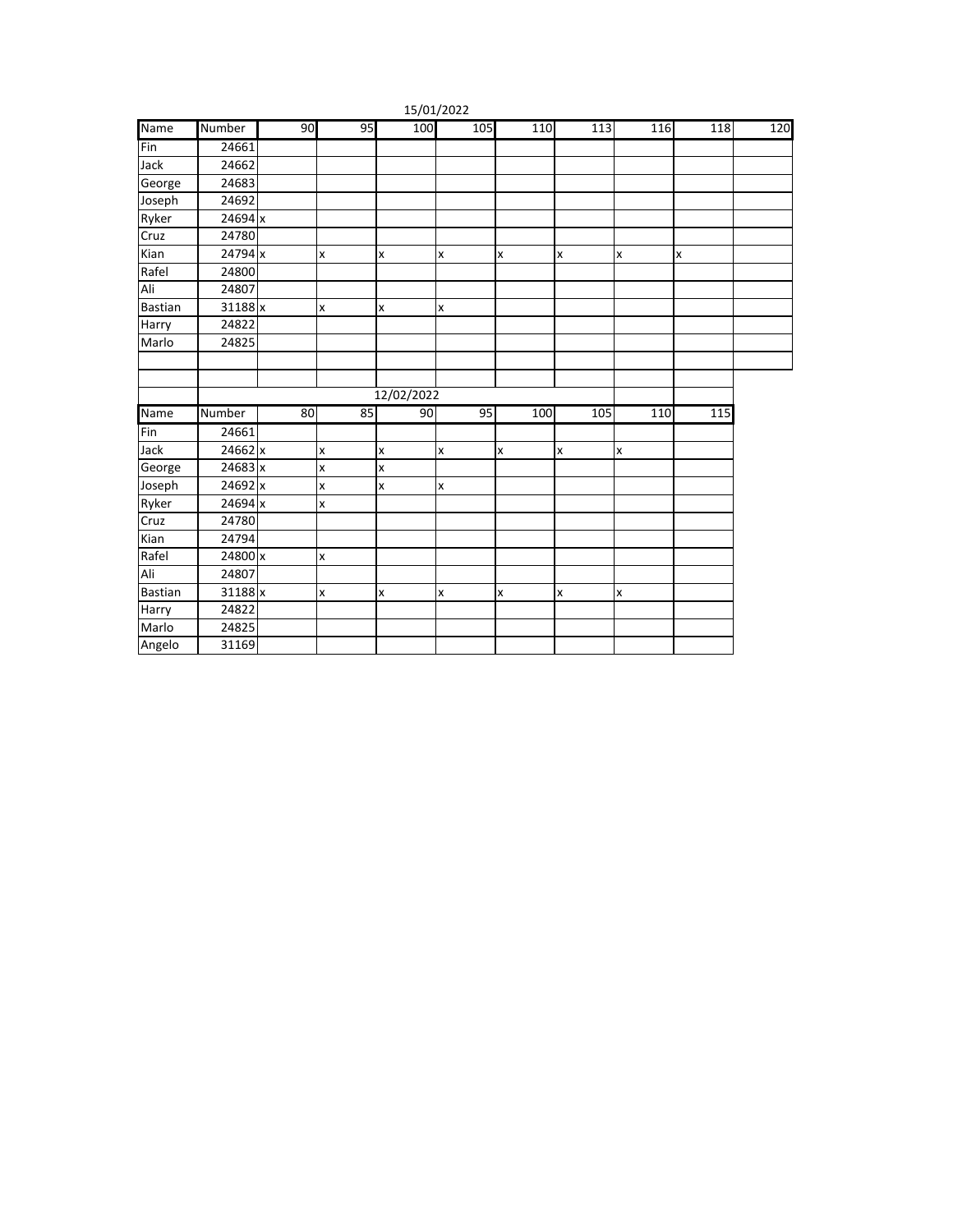### Hurdles

| 13/11/2021     |        |      |              |       |  |  |  |  |  |
|----------------|--------|------|--------------|-------|--|--|--|--|--|
| Name           | Number | Time | Heat         | Place |  |  |  |  |  |
| Fin            | 24661  | 31.9 | 2            | 7     |  |  |  |  |  |
| Jack           | 24662  | 19.3 | 1            | 1     |  |  |  |  |  |
| George         | 24683  | 22.2 | 1            | 3     |  |  |  |  |  |
| Joseph         | 24692  | 22.4 | 3            | 4     |  |  |  |  |  |
| Ryker          | 24694  | 27.1 | 3            | 5     |  |  |  |  |  |
| Cruz           | 24780  | 33.9 | 2            | 8     |  |  |  |  |  |
| Kian           | 24794  |      |              |       |  |  |  |  |  |
| Rafel          | 24800  | 25.3 | 2            | 6     |  |  |  |  |  |
| Ali            | 24807  | 38.2 | 3            | 9     |  |  |  |  |  |
| <b>Bastian</b> | 31188  |      |              |       |  |  |  |  |  |
| Harry          | 24822  | 40.8 | 2            | 10    |  |  |  |  |  |
| Marlo          | 24825  | 19.3 | $\mathbf{1}$ | 1     |  |  |  |  |  |
| Angelo         | 31169  |      |              |       |  |  |  |  |  |

#### 4/12/2021

| <b>Name</b>    | Number | Time  | Heat         | Place |
|----------------|--------|-------|--------------|-------|
| Fin            | 24661  | 25.04 | 2            | 8     |
| Jack           | 24662  | 18.47 | 2            | 4     |
| George         | 24683  | 28.8  | 2            | 10    |
| Joseph         | 24692  | 18.37 | 1            | 3     |
| Ryker          | 24694  | 21.32 | 1            | 6     |
| Cruz           | 24780  | 26.83 | 1            | 9     |
| Kian           | 24794  | 14.89 | $\mathbf{1}$ | 1     |
| Rafel          | 24800  |       |              |       |
| Ali            | 24807  | 44.83 | 2            | 11    |
| <b>Bastian</b> | 31188  | 17.35 | 2            | 2     |
| Harry          | 24822  | 21.84 | 1            | 7     |
| Marlo          | 24825  |       |              |       |
| Angelo         | 31169  | 19.45 | 1            | 5     |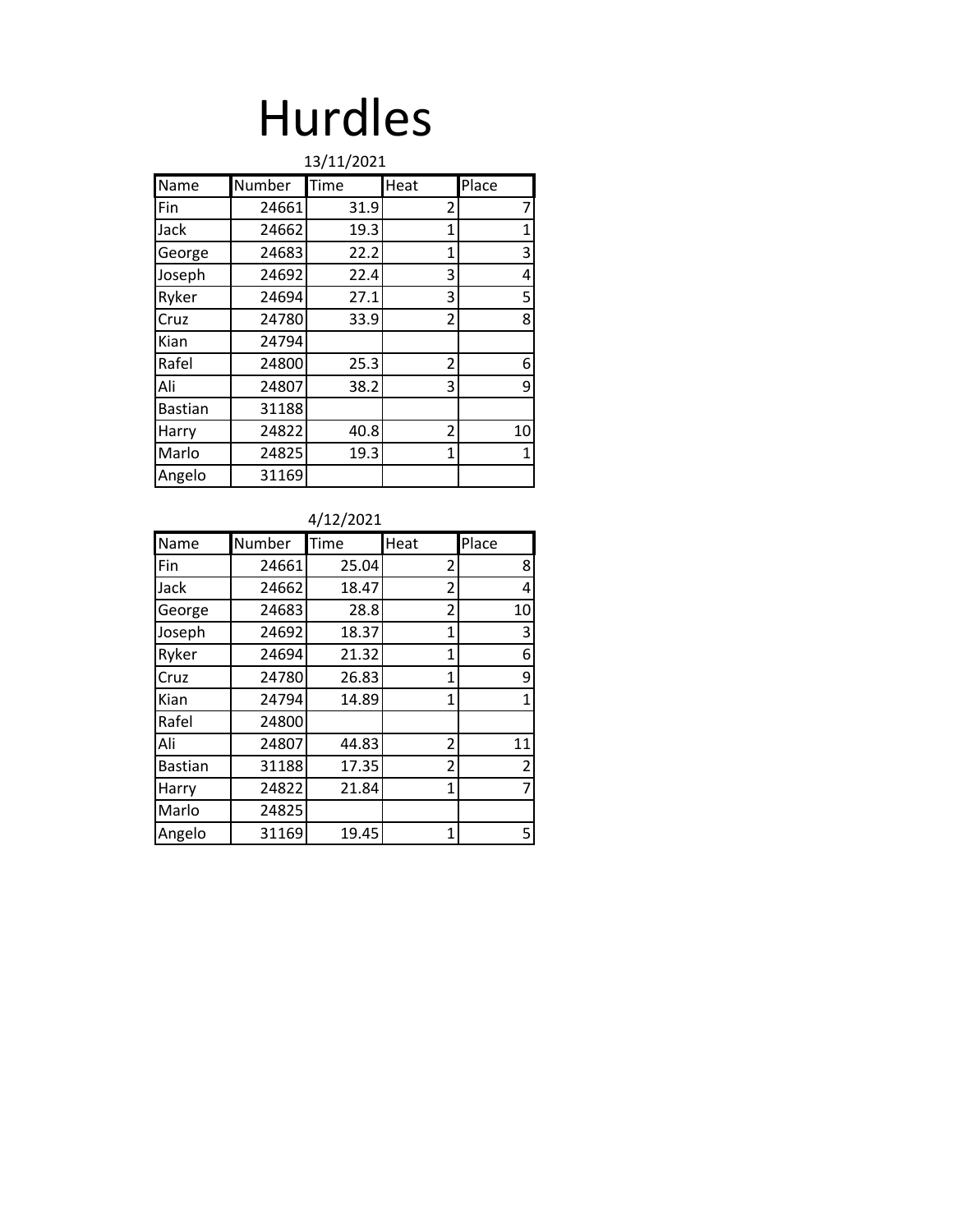### Javalin

|                | 20/11/2021 |       |       |          |             |                |  |  |  |
|----------------|------------|-------|-------|----------|-------------|----------------|--|--|--|
| Name           | Number     | 1st   | 2nd   | 3rd      | <b>Best</b> | Pos            |  |  |  |
| Fin            | 24661      | 4.19  | 0     | 0        | 4.19        | 6              |  |  |  |
| Jack           | 24662      | 0     | 0     | 5.54     | 5.54        | 5              |  |  |  |
| George         | 24683      | 5.05  | 5.95  | 6.6      | 6.6         | 4              |  |  |  |
| Joseph         | 24692      | 15.54 | 16.09 | 14.42    | 16.09       | $\mathbf 1$    |  |  |  |
| Ryker          | 24694      | 7.63  | 0     | 8.5      | 8.5         | 3              |  |  |  |
| Cruz           | 24780      |       |       |          |             |                |  |  |  |
| Kian           | 24794      |       |       |          |             |                |  |  |  |
| Rafel          | 24800      |       |       |          |             |                |  |  |  |
| Ali            | 24807      | 2.36  | 2.7   | 2.45     | 2.7         | $\overline{7}$ |  |  |  |
| <b>Bastian</b> | 31188      |       |       |          |             |                |  |  |  |
| Harry          | 24822      | 0     | O     | $\Omega$ | O           | 8              |  |  |  |
| Marlo          | 24825      | 0     | 8.25  | 8.33     | 8.33        | $\overline{2}$ |  |  |  |
|                |            |       |       |          |             |                |  |  |  |

| Name           | Number | 1st  | 2nd  | 3rd   | <b>Best</b> | Pos |
|----------------|--------|------|------|-------|-------------|-----|
| Fin            | 24661  |      |      |       |             |     |
| Jack           | 24662  |      |      |       |             |     |
| George         | 24683  |      |      |       |             |     |
| Joseph         | 24692  | 21.9 | 0    | 19.01 | 21.9        | 1   |
| Ryker          | 24694  | 7.84 | 9.49 | 9.98  | 9.98        | 2   |
| Cruz           | 24780  |      |      |       |             |     |
| Kian           | 24794  |      |      |       |             |     |
| Rafel          | 24800  |      |      |       |             |     |
| Ali            | 24807  |      |      |       |             |     |
| <b>Bastian</b> | 31188  | 6.29 | 0    | 0     | 6.29        | 4   |
| Harry          | 24822  | 5.3  | 5.18 | 4.74  | 5.3         | 5   |
| Marlo          | 24825  |      |      |       |             |     |
|                |        |      |      |       |             |     |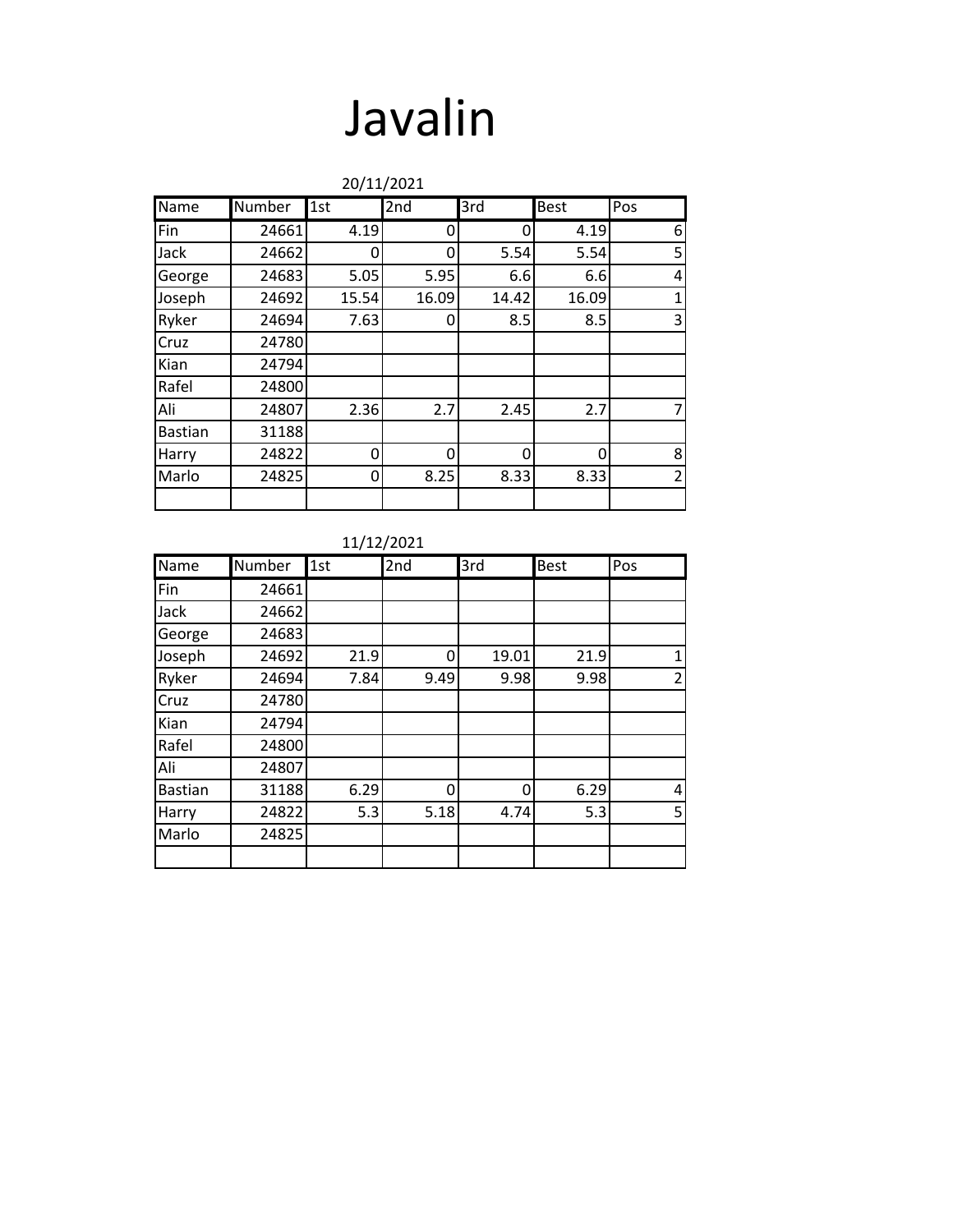# Long Jump

|                | 30/10/2021 |      |      |     |             |     |  |  |  |
|----------------|------------|------|------|-----|-------------|-----|--|--|--|
| Name           | Number     | Ist  | 2nd  | 3rd | <b>Best</b> | Pos |  |  |  |
| Fin            | 24661      | 2.09 | 2.06 |     |             |     |  |  |  |
| Jack           | 24662      | 3.09 | 3.31 |     |             |     |  |  |  |
| George         | 24683      |      |      |     |             |     |  |  |  |
| Joseph         | 24692      | 2.96 | 3.16 |     |             |     |  |  |  |
| Ryker          | 24694      | 2.56 | 0    |     |             |     |  |  |  |
| Cruz           | 24780      | 2.06 | 2.58 |     |             |     |  |  |  |
| Kian           | 24794      |      |      |     |             |     |  |  |  |
| Rafel          | 24800      |      |      |     |             |     |  |  |  |
| Ali            | 24807      |      |      |     |             |     |  |  |  |
| <b>Bastian</b> | 31188      |      |      |     |             |     |  |  |  |
| Harry          | 24822      | 2.51 | 2.68 |     |             |     |  |  |  |
| Marlo          | 24825      |      |      |     |             |     |  |  |  |
| Angelo         | 31169      |      |      |     |             |     |  |  |  |

6/11/2021

| Name           | Number | Ist  | 2nd                      | 3rd            | <b>Best</b> | Pos            |
|----------------|--------|------|--------------------------|----------------|-------------|----------------|
| Fin            | 24661  | 0    | $\overline{\phantom{a}}$ | $\overline{2}$ |             | 6              |
| Jack           | 24662  | 0    | 2.9                      | 2.87           | 2.9         | 3              |
| George         | 24683  | 3.3  | 3.32                     | 3.09           | 3.32        | 1              |
| Joseph         | 24692  | 2.94 | 3.05                     | 2.88           | 3.05        | $\overline{2}$ |
| Ryker          | 24694  | 2.86 | 2.81                     | 0              | 2.86        | 4              |
| Cruz           | 24780  |      |                          |                |             |                |
| Kian           | 24794  |      |                          |                |             |                |
| Rafel          | 24800  |      |                          |                |             |                |
| Ali            | 24807  |      |                          |                |             |                |
| <b>Bastian</b> | 31188  |      |                          |                |             |                |
| Harry          | 24822  | 2.46 | 1.42                     | 2.34           | 2.46        | 5 <sup>1</sup> |
| Marlo          | 24825  |      |                          |                |             |                |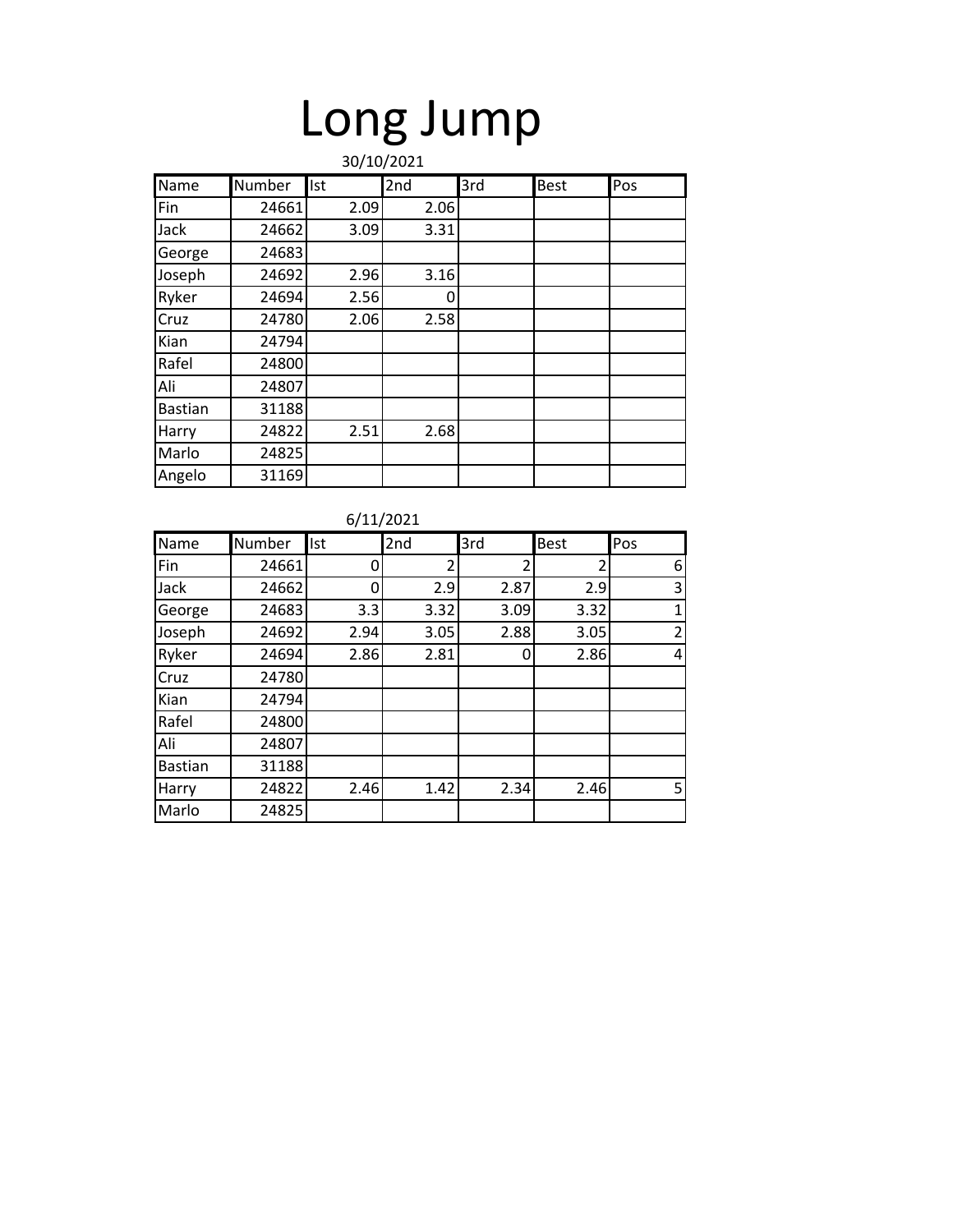| Name           | Number | Ist  | 2nd  | 3rd  | <b>Best</b> | Pos            |
|----------------|--------|------|------|------|-------------|----------------|
| Fin            | 24661  | 2.06 | 1.98 | 2.03 | 2.06        | 9              |
| Jack           | 24662  | O    | 3    | 3.06 | 3.06        | $\overline{2}$ |
| George         | 24683  | 3.05 | 2.91 | 2.84 | 30.5        | 3              |
| Joseph         | 24692  | 2.62 | 2.79 | 2.89 | 2.89        | 4              |
| Ryker          | 24694  | 2.72 | 2.54 | 2.58 | 2.72        | 5              |
| Cruz           | 24780  | O    | 2.06 | 2.28 | 2.28        | 8              |
| Kian           | 24794  |      |      |      |             |                |
| Rafel          | 24800  | 0    | 2.09 | 2.61 | 6           |                |
| Ali            | 24807  | 0    | 1.4  | 1.7  | 1.7         | 10             |
| <b>Bastian</b> | 31188  |      |      |      |             |                |
| Harry          | 24822  | Ω    | 2.31 | 2.29 | 2.31        | 7              |
| Marlo          | 24825  | 2.64 | 3    | 3.12 | 3.12        | 1              |
| Angelo         | 31169  |      |      |      |             |                |

13/11/2021

20/11/2021

| Name           | Number | Ist  | 2nd  | 3rd  | Best | Pos            |
|----------------|--------|------|------|------|------|----------------|
| Fin            | 24661  | 2.35 | 2.21 | 0    | 2.35 | 7              |
| Jack           | 24662  | 3.48 | 3.42 | 3.39 | 3.48 | 1              |
| George         | 24683  | Ω    | 2.64 | 0    | 2.64 | 6              |
| Joseph         | 24692  | 3.18 | 2.97 | 3.32 | 3.32 | 2              |
| Ryker          | 24694  | 2.74 | 0    | 2.76 | 2.76 | 5              |
| Cruz           | 24780  |      |      |      |      |                |
| Kian           | 24794  |      |      |      |      |                |
| Rafel          | 24800  |      |      |      |      |                |
| Ali            | 24807  |      |      |      |      |                |
| <b>Bastian</b> | 31188  |      |      |      |      |                |
| Harry          | 24822  | 2.51 | 2.7  | 2.77 | 2.77 | $\overline{4}$ |
| Marlo          | 24825  | 2.7  | 2.3  | 2.97 | 2.97 | 3              |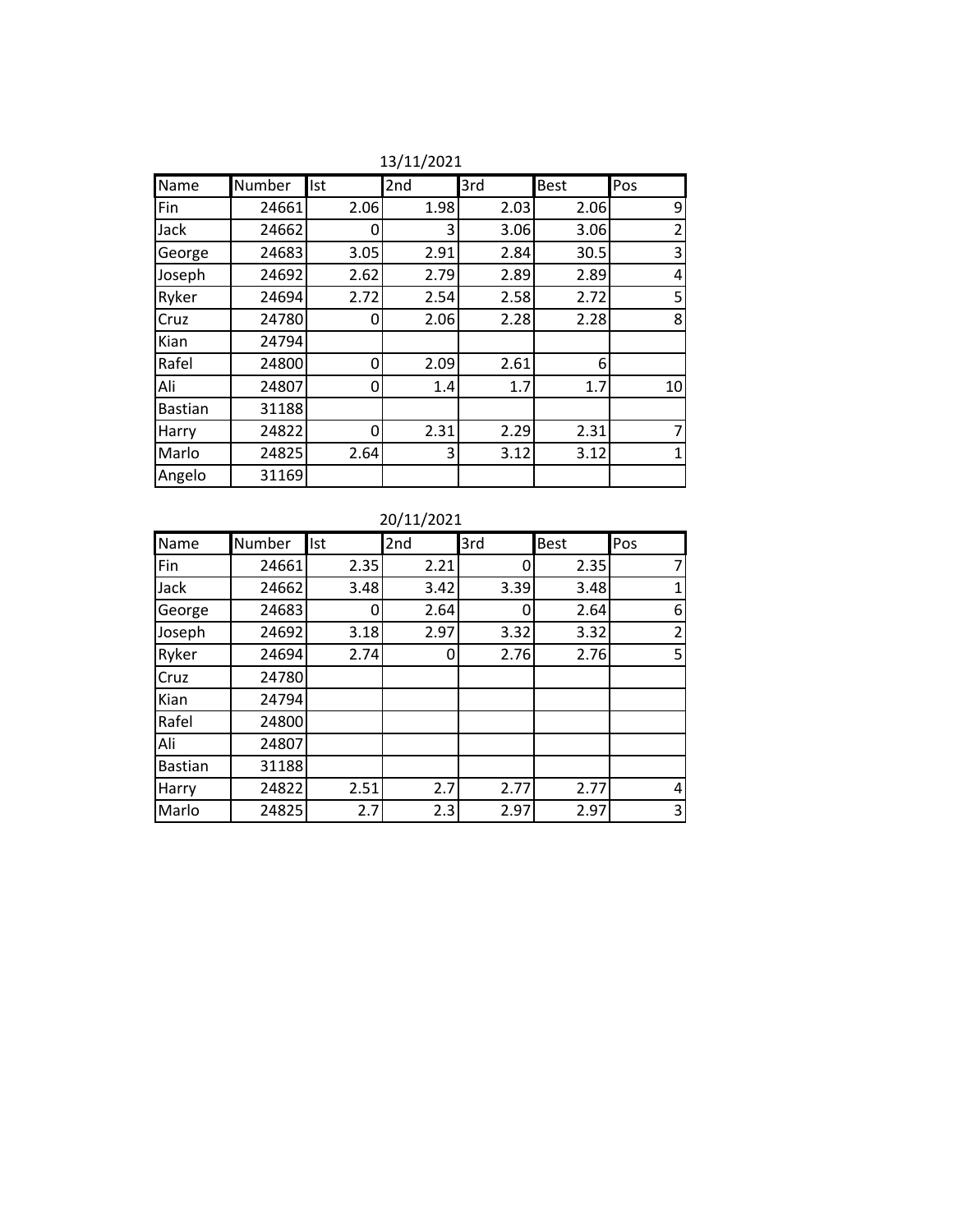| Name           | Number | <b>Ist</b> | 2nd  | 3rd  | <b>Best</b> | Pos            |
|----------------|--------|------------|------|------|-------------|----------------|
| Fin            | 24661  | 2.24       | 2.3  | 2.16 | 2.3         | 8              |
| Jack           | 24662  | 3.33       | 3.36 | 0    | 3.36        | $\overline{2}$ |
| George         | 24683  | 2.57       | 3.1  | 0    | 3.1         | 5              |
| Joseph         | 24692  | 3.05       | 3.22 | 3.27 | 2.27        | 3              |
| Ryker          | 24694  | 2.68       | 2.78 | 2.85 | 2.85        | 6              |
| Cruz           | 24780  | 2.3        | 2.65 | 2.42 | 2.65        | $\overline{7}$ |
| Kian           | 24794  |            |      |      |             |                |
| Rafel          | 24800  |            |      |      |             |                |
| Ali            | 24807  |            |      |      |             |                |
| <b>Bastian</b> | 31188  | 3.45       | 3.56 | 3.44 | 3.56        | 1              |
| Harry          | 24822  | 2.05       | 2.29 | 2.2  | 2.29        |                |
| Marlo          | 24825  |            |      |      |             |                |
| Angelo         | 31169  | 2.77       | 2.85 | 3.12 | 3.12        | 4              |

4/12/2021

| 11/12/2021 |  |
|------------|--|
|            |  |

| Name           | Number | Ist  | 2nd  | 3rd  | <b>Best</b> | Pos            |
|----------------|--------|------|------|------|-------------|----------------|
| Fin            | 24661  | 1.9  | 1.72 | 1.85 | 1.92        | 11             |
| Jack           | 24662  | 3.17 | 3.06 | 2.92 | 3.17        | 3              |
| George         | 24683  | 2.86 | 2.56 | 2.62 | 2.86        | 6              |
| Joseph         | 24692  | 3.06 | 3.21 | 2.9  | 3.21        | $\overline{2}$ |
| Ryker          | 24694  | 0    | 2.54 | 0    | 2.54        | 7              |
| Cruz           | 24780  |      |      |      |             |                |
| Kian           | 24794  |      |      |      |             |                |
| Rafel          | 24800  | 1.98 | 1.78 | 1.68 | 1.98        | 10             |
| Ali            | 24807  | 17.7 | 1.17 | 2.05 | 2.05        | 9              |
| <b>Bastian</b> | 31188  | 3.2  | 3.22 | 3.2  | 3.22        | 1              |
| Harry          | 24822  | 2.24 | 2.16 | 2.22 | 2.24        | 8              |
| Marlo          | 24825  | 2.94 | 2.5  | 2.92 | 2.94        | 5              |
| Angelo         | 31169  |      |      |      |             |                |

|                | 13/U1/ZUZZ    |            |      |      |             |                |  |  |  |  |
|----------------|---------------|------------|------|------|-------------|----------------|--|--|--|--|
| Name           | <b>Number</b> | <b>Ist</b> | 2nd  | 3rd  | <b>Best</b> | Pos            |  |  |  |  |
| Fin            | 24661         |            |      |      |             |                |  |  |  |  |
| Jack           | 24662         |            |      |      |             |                |  |  |  |  |
| George         | 24683         |            |      |      |             |                |  |  |  |  |
| Joseph         | 24692         |            |      |      |             |                |  |  |  |  |
| Ryker          | 24694         | 2.8        |      | 2.62 | 2.8         | 3              |  |  |  |  |
| Cruz           | 24780         |            |      |      |             |                |  |  |  |  |
| Kian           | 24794         | 3.76       | 3.68 | 3.46 | 3.76        | $\mathbf{1}$   |  |  |  |  |
| Rafel          | 24800         |            |      |      |             |                |  |  |  |  |
| Ali            | 24807         | ŋ          | 2.61 | 0    | 2.61        | 4              |  |  |  |  |
| <b>Bastian</b> | 31188         | ი          | 3.15 | 0    | 3.15        | $\overline{2}$ |  |  |  |  |
| Harry          | 24822         |            |      |      |             |                |  |  |  |  |
| Marlo          | 24825         |            |      |      |             |                |  |  |  |  |

15/01/2022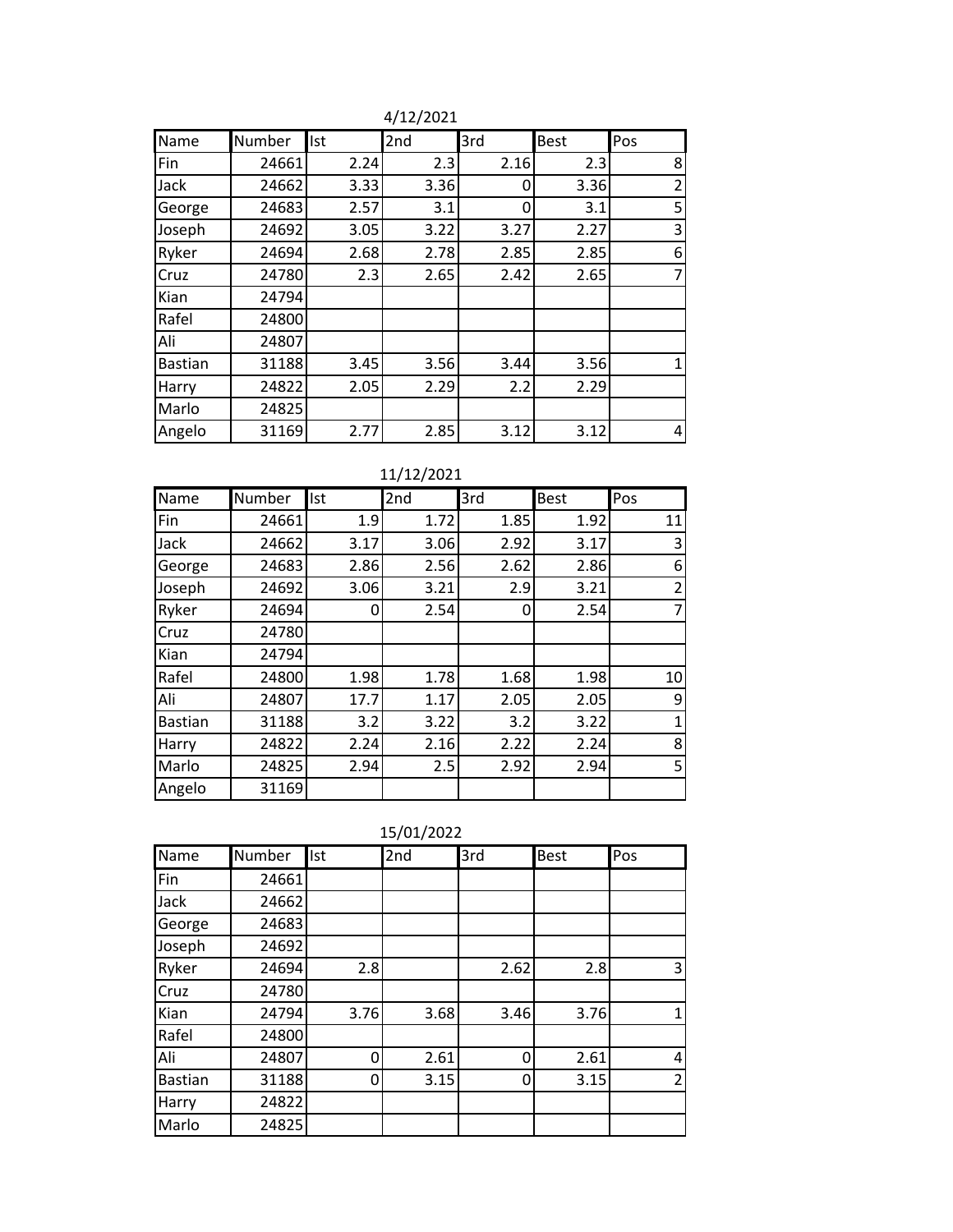22/01/2022

| Name           | Number | <b>Ist</b> | 2nd  | 3rd  | <b>Best</b> | Pos |
|----------------|--------|------------|------|------|-------------|-----|
| Fin            | 24661  |            |      |      |             |     |
| Jack           | 24662  | ŋ          | 3.01 | 3.02 | 3.02        | 4   |
| George         | 24683  | 3.18       | 0    | 3.04 | 3.18        | 3   |
| Joseph         | 24692  |            |      |      |             |     |
| Ryker          | 24694  | 2.92       | 2.83 | 2.86 | 2.92        | 5   |
| Cruz           | 24780  |            |      |      |             |     |
| Kian           | 24794  | 3.8        | 3.67 | 3.45 | 3.8         | 1   |
| Rafel          | 24800  |            |      |      |             |     |
| Ali            | 24807  |            |      |      |             |     |
| <b>Bastian</b> | 31188  | 3.14       | 3.05 | 3.13 | 3.13        | 1   |
| Harry          | 24822  |            |      |      |             |     |
| Marlo          | 24825  |            |      |      |             |     |

5/02/2022

| <b>Name</b>    | Number | Ist  | 2nd  | 3rd  | Best | Pos            |
|----------------|--------|------|------|------|------|----------------|
| Fin            | 24661  |      |      |      |      |                |
| Jack           | 24662  |      |      |      |      |                |
| George         | 24683  |      |      |      |      |                |
| Joseph         | 24692  | 3.02 | 2.68 | 3.15 | 3.5  | 4              |
| Ryker          | 24694  | 2.71 |      | 2.69 | 2.71 | 5              |
| Cruz           | 24780  |      |      |      |      |                |
| Kian           | 24794  | 3.54 | 3.56 | 3.73 | 3.73 | 1              |
| Rafel          | 24800  | 2.52 | 2.5  |      | 2.53 | 6              |
| Ali            | 24807  |      |      |      |      |                |
| <b>Bastian</b> | 31188  | 3.3  | 3.38 | 3.08 | 3.3  | 3              |
| Harry          | 24822  |      |      |      |      |                |
| Marlo          | 24825  | 3.4  | 2.94 | 3.02 | 3.4  | $\overline{2}$ |

12/02/2022

| Name           | Number | Ist  | 2nd  | 3rd  | <b>Best</b> | Pos |
|----------------|--------|------|------|------|-------------|-----|
| Fin            | 24661  |      |      |      |             |     |
| Jack           | 24662  |      |      |      |             |     |
| George         | 24683  | 2.76 | 0    | 2.64 | 2.76        | 5   |
| Joseph         | 24692  | 0    | 0    | 2.96 | 2.96        | 3   |
| Ryker          | 24694  | 2.6  | 2.91 | 0    | 2.91        | 4   |
| Cruz           | 24780  |      |      |      |             |     |
| Kian           | 24794  | 3.87 | 0    | 4.27 | 4.27        | 1   |
| Rafel          | 24800  | 2.37 | 0    | 2.37 | 2.37        | 6   |
| Ali            | 24807  |      |      |      |             |     |
| <b>Bastian</b> | 31188  | 3.35 | 0    | 3.35 | 3.35        | 2   |
| Harry          | 24822  |      |      |      |             |     |
| Marlo          | 24825  |      |      |      |             |     |
| Angelo         | 31169  |      |      |      |             |     |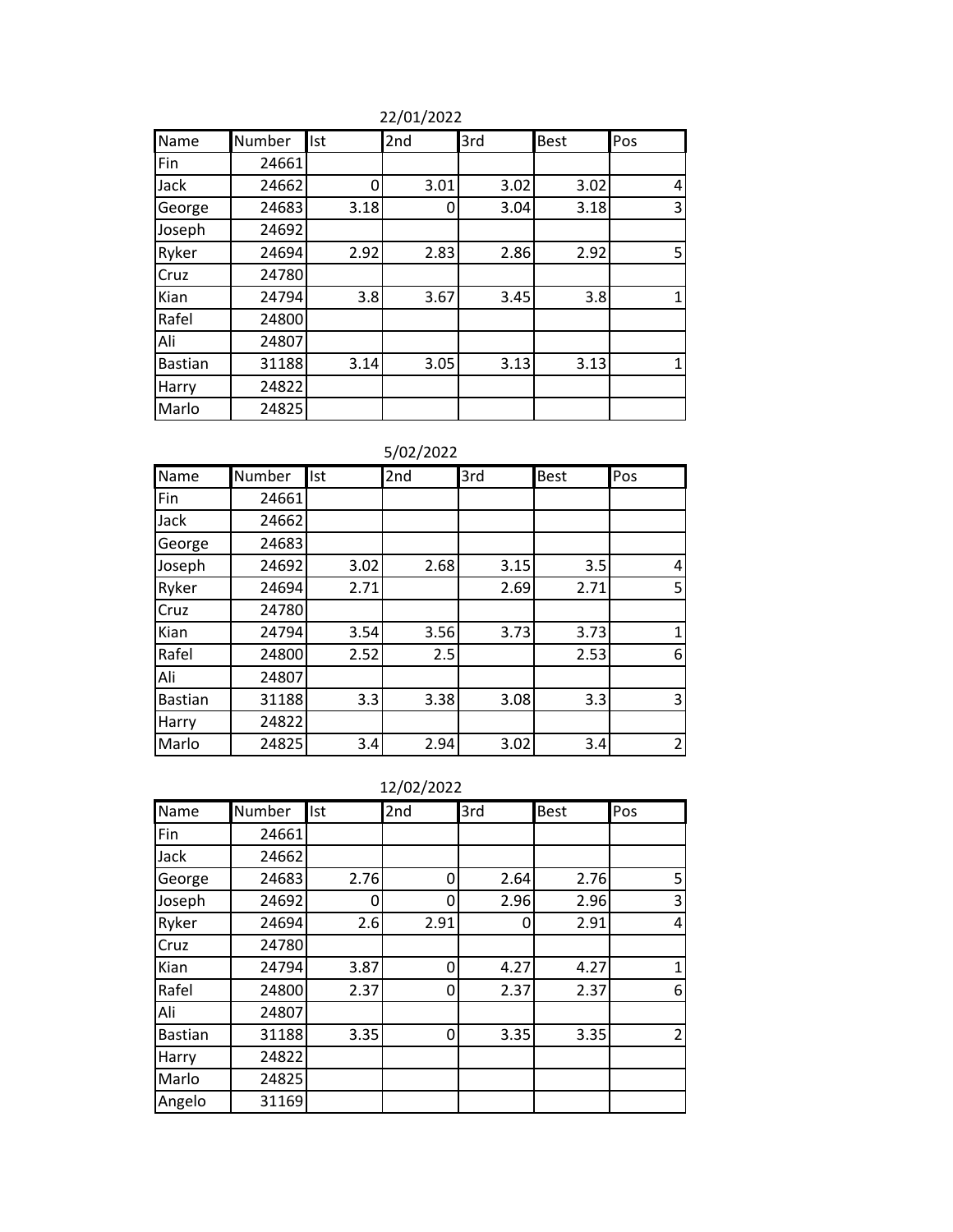## Shotput

|                | 30/10/2021 |      |      |      |             |                |  |  |  |
|----------------|------------|------|------|------|-------------|----------------|--|--|--|
| Name           | Number     | Ist  | 2nd  | 3rd  | <b>Best</b> | Pos            |  |  |  |
| Fin            | 24661      | 4.42 | 4.76 | 4.32 | 4.76        | 4              |  |  |  |
| Jack           | 24662      | 5.23 | 5.37 | 4.94 | 5.37        |                |  |  |  |
| George         | 4.65       |      |      |      |             |                |  |  |  |
| Joseph         | 24692      | 5.8  | 9.1  | 0    | 9.1         | $\mathbf{1}$   |  |  |  |
| Ryker          | 24694      | 6.2  | 5.54 | 6.02 | 6.2         | $\overline{2}$ |  |  |  |
| Cruz           | 24780      | 4.03 | 4.48 | 4.79 | 4.79        | 6              |  |  |  |
| Kian           | 24794      |      |      |      |             |                |  |  |  |
| Rafel          | 24800      |      |      |      |             |                |  |  |  |
| Ali            | 24807      |      |      |      |             |                |  |  |  |
| <b>Bastian</b> | 31188      |      |      |      |             |                |  |  |  |
| Harry          | 24822      | 3.72 | 4.29 | 4.76 | 4.76        | 4              |  |  |  |
| Marlo          | 24825      |      |      |      |             |                |  |  |  |
| Angelo         | 31169      |      |      |      |             |                |  |  |  |

6/11/2021

| Name           | Number | Ist  | 2nd  | 3rd  | Best | Pos            |
|----------------|--------|------|------|------|------|----------------|
| Fin            | 24661  | 3.73 | 4.24 | 3.7  | 4.24 | 6              |
| Jack           | 24662  | 4.83 | 5.38 | 5.06 | 5.38 | 4              |
| George         | 24683  | 3.22 | 3.7  | 3.89 | 3.89 | 7              |
| Joseph         | 24692  | 8.18 | 7.87 | 8.68 | 8.68 | 1              |
| Ryker          | 24694  | 5.43 | 5.38 | 5.05 | 5.43 | 3              |
| Cruz           | 24780  |      |      |      |      |                |
| Kian           | 24794  | 5.12 | 5.78 | 5.43 | 5.78 | 8              |
| Rafel          | 24800  | 1.92 | 2.63 | 0    | 2.63 | 9              |
| Ali            | 24807  | 2.08 | 2.07 | 2.99 | 2.99 | 8              |
| <b>Bastian</b> | 31188  |      |      |      |      |                |
| Harry          | 24822  | 4.23 | 4.81 | 4.34 | 4.81 | 5 <sup>1</sup> |
| Marlo          | 24825  |      |      |      |      |                |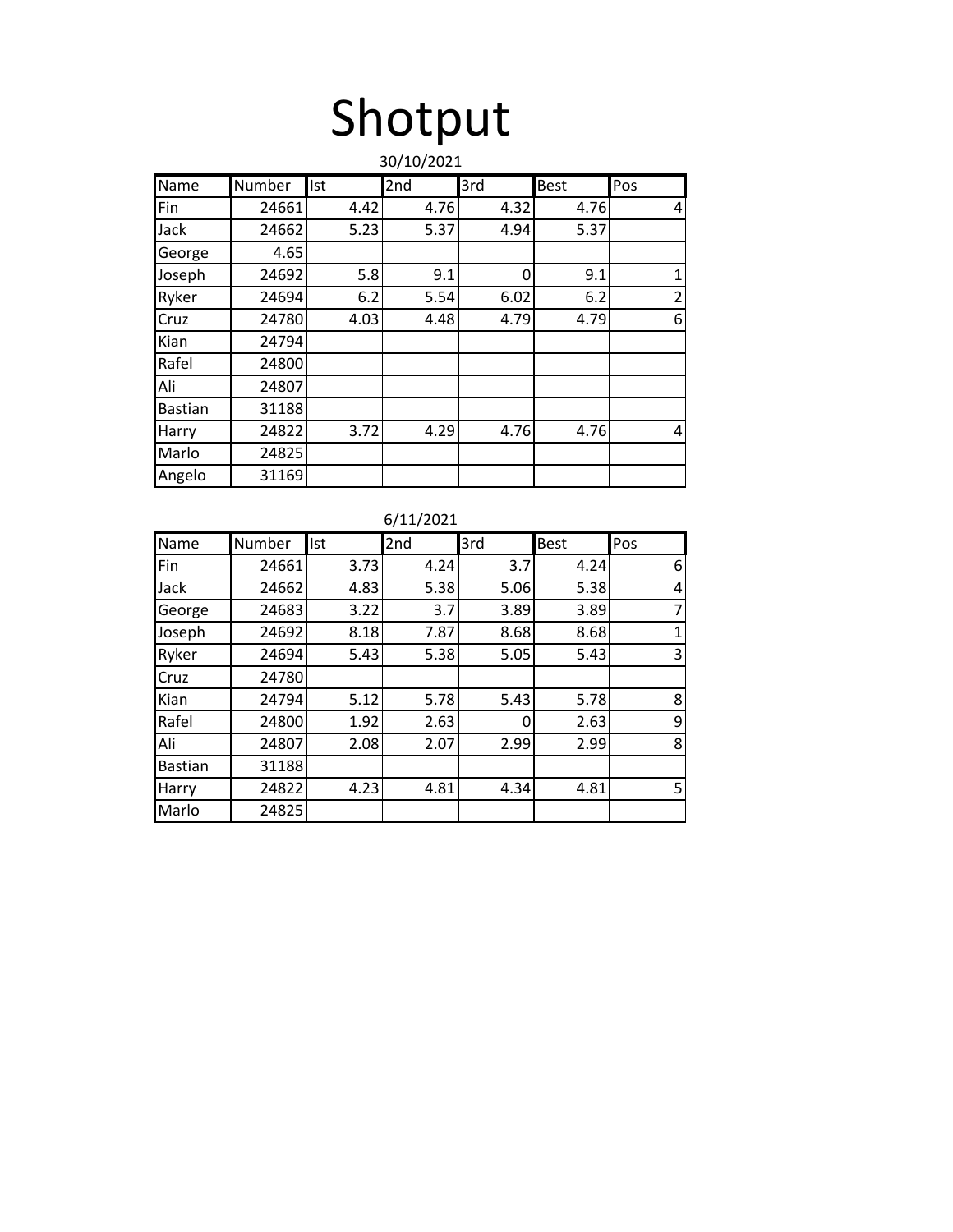| Name           | Number | Ist  | 2nd  | 3rd  | <b>Best</b> | Pos            |
|----------------|--------|------|------|------|-------------|----------------|
| Fin            | 24661  | 4.19 | 4.31 | 4.09 | 4.31        | 7              |
| Jack           | 24662  | 5.11 | 3.19 | 4.45 | 5.11        | 4              |
| George         | 4.65   | 3.38 | 3.65 | 2.81 | 3.65        | 8              |
| Joseph         | 24692  | 8.39 | 7.55 | 8.38 | 8.39        | $\mathbf{1}$   |
| Ryker          | 24694  | 5.56 | 4.77 | 5.03 | 5.56        | 3              |
| Cruz           | 24780  | 3.71 | 4.29 | 4.45 | 4.45        | 6              |
| Kian           | 24794  |      |      |      |             |                |
| Rafel          | 24800  | 2.48 | 2.09 | 2.39 | 2.48        | 10             |
| Ali            | 24807  | 3.39 | 2.98 | 3.25 | 3.39        | 9              |
| <b>Bastian</b> | 31188  |      |      |      |             |                |
| Harry          | 24822  | 4.15 | 4.09 | 4.75 | 4.75        | 5              |
| Marlo          | 24825  | 5.07 | 5.72 | 5.81 | 5.81        | $\overline{2}$ |
| Angelo         | 31169  |      |      |      |             |                |

13/11/2021

20/11/2021

| Name           | Number | Ist  | 2nd   | 3rd  | Best | Pos            |
|----------------|--------|------|-------|------|------|----------------|
| Fin            | 24661  | 4.5  | 4.57  | 4.14 | 4.57 | 6              |
| Jack           | 24662  | 3.88 | 5.39  | 4.47 | 5.39 | 4              |
| George         | 24683  | Ω    | 44.15 | 4.15 | 4.15 | 7              |
| Joseph         | 24692  | 8.8  | 8.18  | 10.4 | 10.4 | 1              |
| Ryker          | 24694  | 5.46 | 5.71  | 5.41 | 5.71 | 3              |
| Cruz           | 24780  |      |       |      |      |                |
| Kian           | 24794  |      |       |      |      |                |
| Rafel          | 24800  |      |       |      |      |                |
| Ali            | 24807  | 2.98 | 3.19  | 3.26 | 3.26 | 8              |
| <b>Bastian</b> | 31188  |      |       |      |      |                |
| Harry          | 24822  | 4.45 | 4.99  | 4.95 | 4.99 | 5              |
| Marlo          | 24825  | 5.9  | 5.57  | 5.5  | 5.9  | $\overline{2}$ |

11/12/2021

| Name           | Number | Ist  | 2nd  | 3rd  | <b>Best</b> | Pos |
|----------------|--------|------|------|------|-------------|-----|
| Fin            | 24661  | 3.84 | 3.64 | 4.36 | 4.36        | 9   |
| Jack           | 24662  | 4.65 | 3.2  | 4.88 | 4.88        | 5   |
| George         | 4.65   | 3.47 | 4.47 | 3.77 | 4.47        | 7   |
| Joseph         | 24692  | 6.95 | 7.35 | 7.73 | 7.73        | 1   |
| Ryker          | 24694  | 5.14 | 5.06 | 5.3  | 5.3         | 3   |
| Cruz           | 24780  |      |      |      |             |     |
| Kian           | 24794  |      |      |      |             |     |
| Rafel          | 24800  | 2.95 | 3.69 | 2.7  | 3.69        | 10  |
| Ali            | 24807  |      |      |      |             |     |
| <b>Bastian</b> | 31188  | 4.8  | 5.21 | 4.32 | 5.21        | 4   |
| Harry          | 24822  | 4.22 | 3.85 | 4.41 | 4.41        |     |
| Marlo          | 24825  | 3.5  | 4.78 | 4.74 | 4.78        | 6   |
| Angelo         | 31169  |      |      |      |             |     |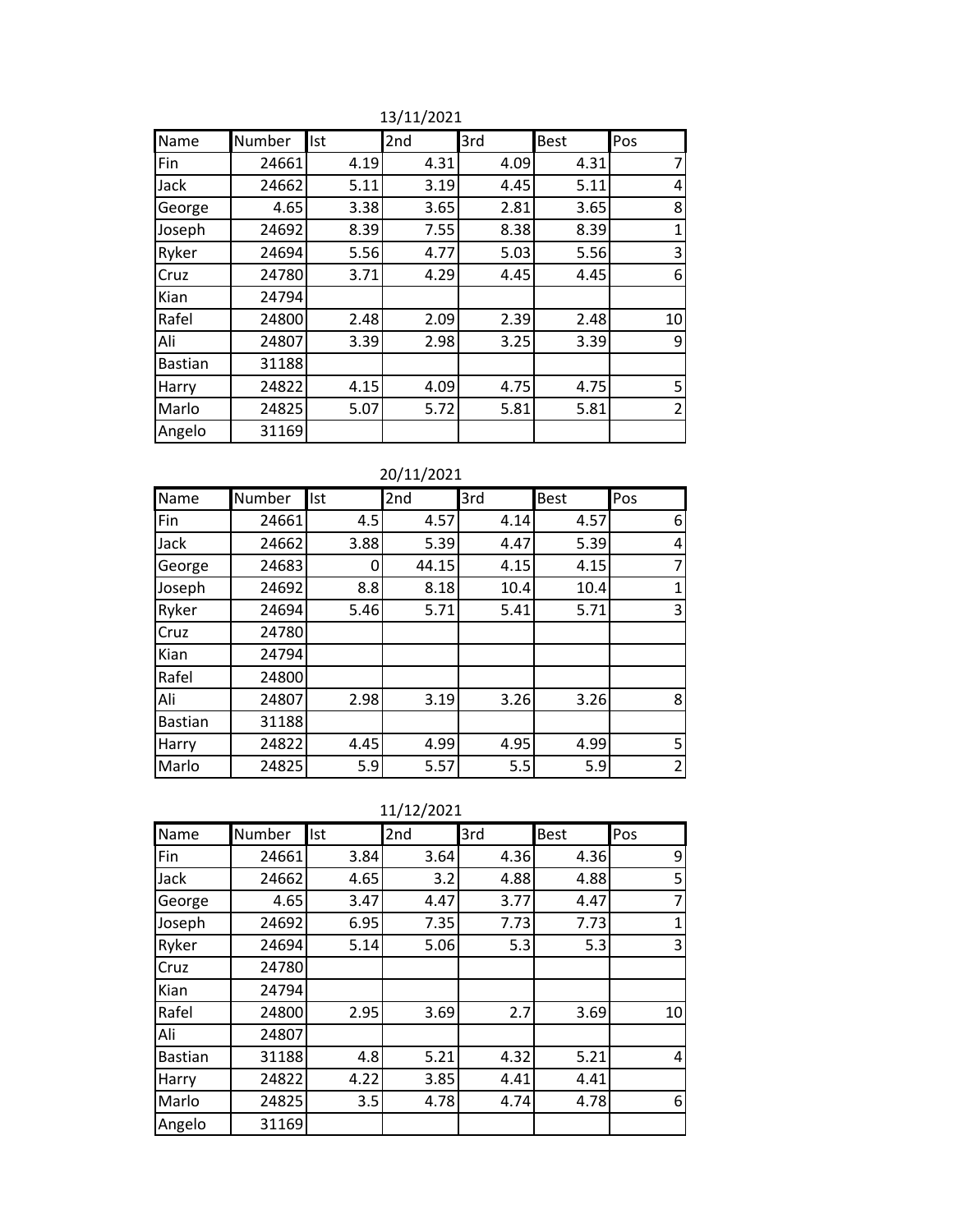| Name           | Number | Ist  | 2 <sub>nd</sub> | 3rd  | <b>Best</b> | Pos            |
|----------------|--------|------|-----------------|------|-------------|----------------|
| Fin            | 24661  | 4.16 | 0               | 0    | 4.16        | 9              |
| Jack           | 24662  | 4.85 | 1.66            | 4.48 | 4.85        | 6              |
| George         | 24683  | 3.79 | 4.15            | 3.85 | 4.15        | 10             |
| Joseph         | 24692  | 7.06 | 7.47            | 7.91 | 7.91        | 1              |
| Ryker          | 24694  | 5.58 | 4.84            | 4.64 | 5.58        | 3              |
| Cruz           | 24780  | 5.93 | 6.09            | 5.71 | 6.09        | $\overline{2}$ |
| Kian           | 24794  |      |                 |      |             |                |
| Rafel          | 24800  |      |                 |      |             |                |
| Ali            | 24807  | 2.52 | 2.57            | 2.85 | 2.85        | 11             |
| <b>Bastian</b> | 31188  | 5.18 | 4.68            | 4.85 | 5.18        | 5              |
| Harry          | 24822  | 3.61 | 3.62            | 4.39 | 4.39        | 4              |
| Marlo          | 24825  |      |                 |      |             |                |
| Angelo         | 31169  | 4.85 | 5.36            | 5.45 | 5.45        | 4              |

4/12/2021

| 15/01/2022 |
|------------|
|------------|

| Name           | Number | Ist  | 191912022<br>2nd | 3rd | <b>Best</b> | Pos            |
|----------------|--------|------|------------------|-----|-------------|----------------|
| Fin            | 24661  |      |                  |     |             |                |
| Jack           | 24662  |      |                  |     |             |                |
|                |        |      |                  |     |             |                |
| George         | 24683  |      |                  |     |             |                |
| Joseph         | 24692  |      |                  |     |             |                |
| Ryker          | 24694  | 5.8  |                  |     | 5.8         | $\overline{2}$ |
| Cruz           | 24780  |      |                  |     |             |                |
| Kian           | 24794  | 7.11 |                  |     | 7.11        | 1              |
| Rafel          | 24800  | 3.38 |                  |     | 3.38        | 4              |
| Ali            | 24807  |      |                  |     |             |                |
| <b>Bastian</b> | 31188  | 5.52 |                  |     | 5.52        | 3              |
| Harry          | 24822  |      |                  |     |             |                |
| Marlo          | 24825  |      |                  |     |             |                |

| Name           | Number | <b>Ist</b> | 2nd  | 3rd  | <b>Best</b> | Pos |
|----------------|--------|------------|------|------|-------------|-----|
| Fin            | 24661  | 4.08       | 4.27 | 4.78 | 4.78        |     |
| Jack           | 24662  | 4.73       | 4.67 | 5.69 | 5.69        |     |
| George         | 24683  | 3.45       | 4.19 | 3.61 | 4.19        |     |
| Joseph         | 24692  |            |      |      |             |     |
| Ryker          | 24694  | 4.47       | 4.7  | 5.03 | 5.03        |     |
| Cruz           | 24780  |            |      |      |             |     |
| Kian           | 24794  | 4.95       | 4.88 | 5.19 | 5.19        |     |
| Rafel          | 24800  |            |      |      |             |     |
| Ali            | 24807  |            |      |      |             |     |
| <b>Bastian</b> | 31188  | 4.3        | 4.69 | 4.4  | 4.69        |     |
| Harry          | 24822  |            |      |      |             |     |
| Marlo          | 24825  |            |      |      |             |     |